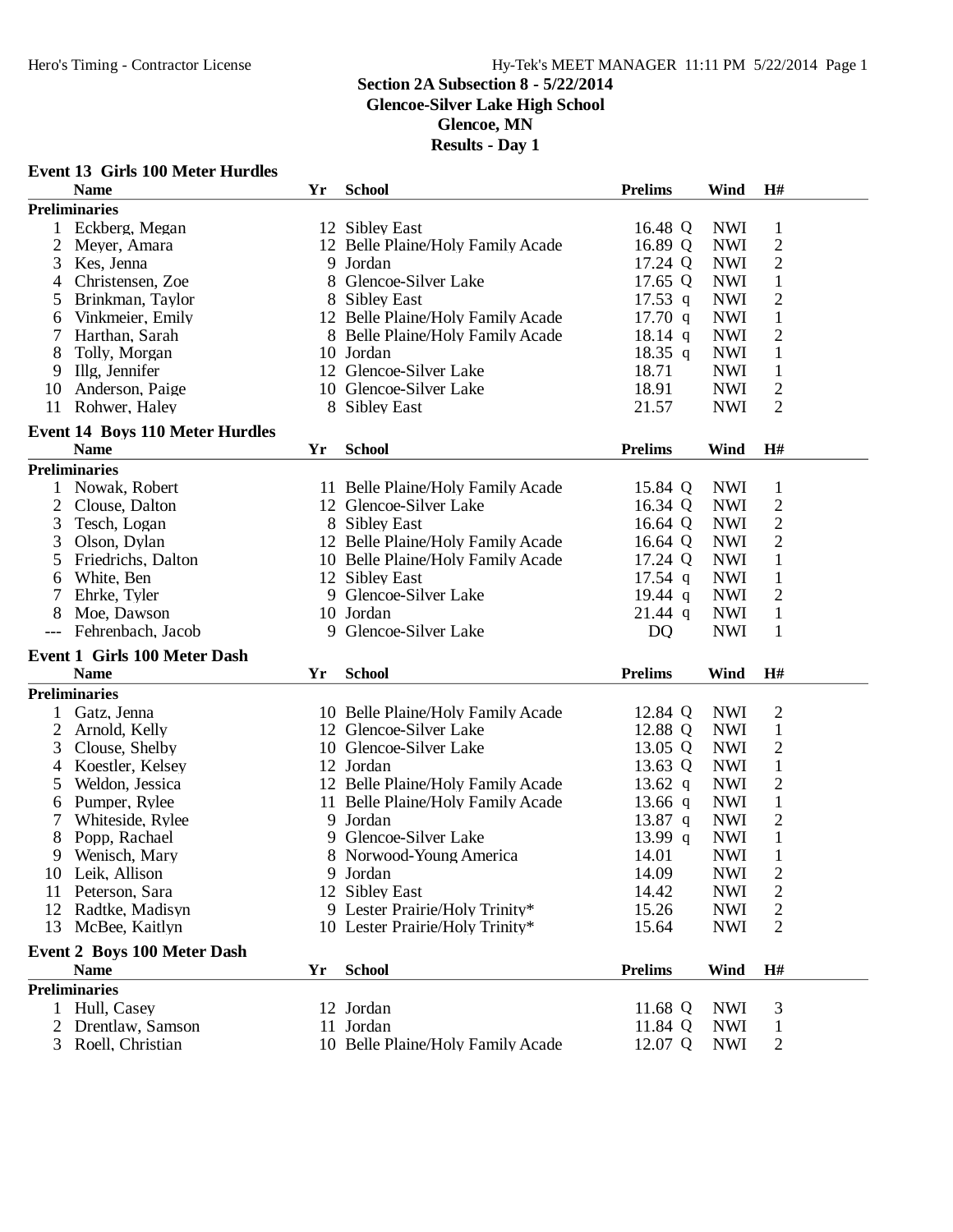**Glencoe-Silver Lake High School**

**Glencoe, MN**

|  | Preliminaries  (Event 2 Boys 100 Meter Dash) |  |
|--|----------------------------------------------|--|
|  |                                              |  |

|                | <b>Name</b>                                        | Yr | <b>School</b>                     | <b>Prelims</b> | <b>Wind</b> | H#             |  |
|----------------|----------------------------------------------------|----|-----------------------------------|----------------|-------------|----------------|--|
| 4              | Buszmann, Jeremy                                   |    | 10 Belle Plaine/Holy Family Acade | 11.88 Q        | <b>NWI</b>  | 3              |  |
| 5              | Mehlos, Keenan                                     |    | 12 Glencoe-Silver Lake            | 12.05 Q        | <b>NWI</b>  | $\mathbf{1}$   |  |
| 6              | Schulz, Branden                                    |    | 10 Belle Plaine/Holy Family Acade | 12.08 Q        | <b>NWI</b>  | $\sqrt{2}$     |  |
| 7              | Michels, Austen                                    |    | 10 Jordan                         | $12.19$ q      | <b>NWI</b>  | $\mathfrak{Z}$ |  |
| 8              | Tek, Pisces                                        |    | 8 Norwood-Young America           | $12.36$ q      | <b>NWI</b>  | $\mathbf{1}$   |  |
| 9              | Torgerson, Joseph                                  |    | 9 Glencoe-Silver Lake             | 12.53          | <b>NWI</b>  | $\mathfrak{2}$ |  |
| 10             | Heigl, Adam                                        |    | 9 Lester Prairie/Holy Trinity*    | 12.76          | <b>NWI</b>  | $\sqrt{2}$     |  |
| 11             | Vollner, Ty                                        |    | 11 Norwood-Young America          | 12.77          | <b>NWI</b>  | 3              |  |
| 12             | Latzke, Mason                                      |    | 10 Sibley East                    | 12.83          | <b>NWI</b>  | $\mathbf{1}$   |  |
| 13             | Latzke, Zac                                        |    | 10 Sibley East                    | 13.28          | <b>NWI</b>  | 3              |  |
| 14             | Millerbernd, Max                                   |    | 11 Lester Prairie/Holy Trinity*   | 13.44          | <b>NWI</b>  | $\sqrt{2}$     |  |
|                |                                                    |    |                                   |                |             | $\mathbf{1}$   |  |
| 15             | Capenter, Reed                                     |    | 10 Norwood-Young America          | 13.47          | <b>NWI</b>  |                |  |
| 16             | Moreno, Eric                                       |    | 11 Sibley East                    | 13.76          | <b>NWI</b>  | 3              |  |
| 17             | Rademacher, Zachary                                |    | 8 Lester Prairie/Holy Trinity*    | 18.44          | <b>NWI</b>  | $\mathbf{1}$   |  |
|                | <b>Event 3 Girls 200 Meter Dash</b><br><b>Name</b> | Yr | <b>School</b>                     | <b>Prelims</b> | Wind        | H#             |  |
|                | <b>Preliminaries</b>                               |    |                                   |                |             |                |  |
|                |                                                    |    |                                   |                |             |                |  |
| 1              | Larson, Parry                                      |    | 12 Norwood-Young America          | 27.60 Q        | <b>NWI</b>  | $\mathbf{2}$   |  |
| $\overline{2}$ | Arnold, Kelly                                      |    | 12 Glencoe-Silver Lake            | 27.75 Q        | <b>NWI</b>  | $\mathbf{1}$   |  |
| 3              | Donkhong, Anna                                     |    | 10 Belle Plaine/Holy Family Acade | 27.84 Q        | <b>NWI</b>  | $\mathfrak{2}$ |  |
| 4              | Pumper, Rylee                                      |    | 11 Belle Plaine/Holy Family Acade | 28.69 Q        | <b>NWI</b>  | $\mathbf{1}$   |  |
| 5              | Novak, Taylor                                      |    | 10 Glencoe-Silver Lake            | 28.77 q        | <b>NWI</b>  | $\mathbf{1}$   |  |
| 6              | Popp, Rachael                                      |    | 9 Glencoe-Silver Lake             | 28.85 q        | <b>NWI</b>  | $\sqrt{2}$     |  |
| 7              | Jeurisen, Katlyn                                   |    | 11 Belle Plaine/Holy Family Acade | 28.87 q        | <b>NWI</b>  | $\mathbf{1}$   |  |
| 8              | Whiteside, Rylee                                   |    | 9 Jordan                          | $29.17$ q      | <b>NWI</b>  | $\sqrt{2}$     |  |
| 9              | Wenisch, Mary                                      |    | 8 Norwood-Young America           | 29.28          | <b>NWI</b>  | $\mathbf 1$    |  |
| 10             | Peterson, Sara                                     |    | 12 Sibley East                    | 29.33          | <b>NWI</b>  | $\mathbf{2}$   |  |
| 11             | Elke, Katie                                        |    | 11 Jordan                         | 29.84          | <b>NWI</b>  | $\overline{2}$ |  |
| 12             | Scoblic, Courtney                                  |    | 12 Lester Prairie/Holy Trinity*   | 30.63          | <b>NWI</b>  | $\mathbf{1}$   |  |
| 13             | Oelfke, Jennifer                                   |    | 12 Norwood-Young America          | 32.51          | <b>NWI</b>  | $\mathbf{1}$   |  |
| 14             | McBee, Kaitlyn                                     |    | 10 Lester Prairie/Holy Trinity*   | 32.70          | <b>NWI</b>  | $\overline{2}$ |  |
|                | <b>Event 4 Boys 200 Meter Dash</b>                 |    |                                   |                |             |                |  |
|                | <b>Name</b>                                        | Yr | <b>School</b>                     | <b>Prelims</b> | Wind        | H#             |  |
|                | <b>Preliminaries</b>                               |    |                                   |                |             |                |  |
|                | Beck, Kyle                                         |    | 11 Glencoe-Silver Lake            | 23.75 Q        | <b>NWI</b>  | $\overline{2}$ |  |
| $\overline{c}$ | Schwarze, Scott                                    |    | 11 Jordan                         | 24.30 Q        | <b>NWI</b>  | 3              |  |
| 3              | Pickus, Quentin                                    |    | 10 Jordan                         | 24.55 Q        | <b>NWI</b>  | $\mathbf{1}$   |  |
| 4              | Mendoza, Agustin                                   |    | 11 Glencoe-Silver Lake            | 24.32 Q        | <b>NWI</b>  | 3              |  |
|                |                                                    |    |                                   | 24.35 Q        | <b>NWI</b>  |                |  |
| 5              | Danielson, Eric                                    |    | 12 Sibley East                    |                |             | $\overline{c}$ |  |
| 6              | Ponath, Taylor                                     |    | 11 Belle Plaine/Holy Family Acade | 24.63 Q        | <b>NWI</b>  | $\mathbf{1}$   |  |
| 7              | Kunkel, Patrick                                    |    | 11 Glencoe-Silver Lake            | 24.34 q        | <b>NWI</b>  | 3              |  |
| 8              | Holmbeck, Christopher                              |    | 12 Belle Plaine/Holy Family Acade | $24.64$ q      | <b>NWI</b>  | $\mathbf{1}$   |  |
| 9              | Johnson, Zach                                      |    | 12 Belle Plaine/Holy Family Acade | 25.06          | <b>NWI</b>  | $\overline{c}$ |  |
| 10             | Michels, Austen                                    |    | 10 Jordan                         | 25.42          | <b>NWI</b>  | 3              |  |
| 11             | Tek, Pisces                                        |    | 8 Norwood-Young America           | 25.89          | <b>NWI</b>  | $\overline{c}$ |  |
| 12             | Heigl, Adam                                        |    | 9 Lester Prairie/Holy Trinity*    | 25.98          | <b>NWI</b>  | $\overline{c}$ |  |
| 13             | Schnabel, Zack                                     |    | 10 Norwood-Young America          | 26.36          | <b>NWI</b>  | $\mathbf{1}$   |  |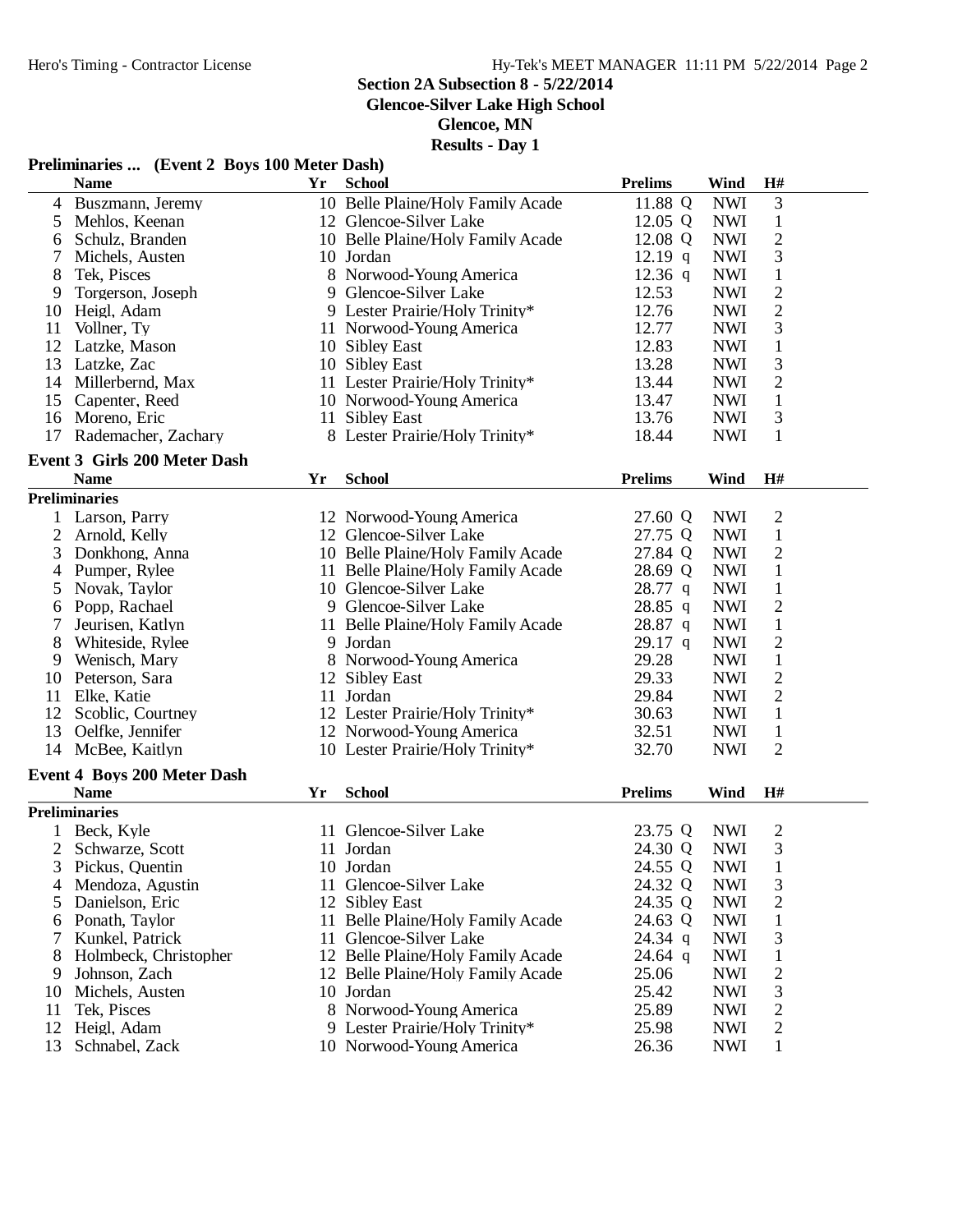**Glencoe-Silver Lake High School**

**Glencoe, MN**

| <b>Prelims</b><br>H#<br><b>Name</b><br>Yr<br><b>School</b><br>Wind<br>14 Perez, Angel<br>10 Norwood-Young America<br>26.58<br><b>NWI</b><br>$\mathbf{1}$<br>$\mathbf{1}$<br>27.06<br><b>NWI</b><br>15 Rodriguez, Jesus<br>8 Sibley East<br>$\overline{c}$<br>16 Millerbernd, Max<br>11 Lester Prairie/Holy Trinity*<br>27.33<br><b>NWI</b><br>3<br>28.97<br>17<br>Johnson, Christopher<br>9 Sibley East<br><b>NWI</b><br>3<br>30.64<br><b>NWI</b><br>18 Priebe, Anthony<br>10 Lester Prairie/Holy Trinity*<br>Event 23 Girls 4x800 Meter Relay<br><b>Relay</b><br><b>Team</b><br><b>Finals</b><br><b>Finals</b><br>10:16.07<br>Belle Plaine/Holy Family Acade<br>10:22.05<br>2<br>Norwood-Young America<br>11:04.01<br>3<br><b>Sibley East</b><br>11:13.51<br>Jordan<br>4<br>Lester Prairie/Holy Trinity*<br>11:39.38<br>5<br>Event 24 Boys 4x800 Meter Relay<br><b>Finals</b><br><b>Team</b><br><b>Relay</b><br><b>Finals</b><br>Glencoe-Silver Lake<br>8:25.36<br>2<br>Jordan<br>8:26.48<br>Belle Plaine/Holy Family Acade<br>3<br>9:05.72<br><b>Sibley East</b><br>9:08.17<br>4<br>Lester Prairie/Holy Trinity*<br>9:51.85<br>5<br><b>Event 13 Girls 100 Meter Hurdles</b><br><b>School</b><br><b>Finals</b><br>Wind<br><b>Name</b><br>Yr<br><b>Finals</b><br>15.88<br>Eckberg, Megan<br>12 Sibley East<br><b>NWI</b> |  |
|--------------------------------------------------------------------------------------------------------------------------------------------------------------------------------------------------------------------------------------------------------------------------------------------------------------------------------------------------------------------------------------------------------------------------------------------------------------------------------------------------------------------------------------------------------------------------------------------------------------------------------------------------------------------------------------------------------------------------------------------------------------------------------------------------------------------------------------------------------------------------------------------------------------------------------------------------------------------------------------------------------------------------------------------------------------------------------------------------------------------------------------------------------------------------------------------------------------------------------------------------------------------------------------------------------------------------|--|
|                                                                                                                                                                                                                                                                                                                                                                                                                                                                                                                                                                                                                                                                                                                                                                                                                                                                                                                                                                                                                                                                                                                                                                                                                                                                                                                          |  |
|                                                                                                                                                                                                                                                                                                                                                                                                                                                                                                                                                                                                                                                                                                                                                                                                                                                                                                                                                                                                                                                                                                                                                                                                                                                                                                                          |  |
|                                                                                                                                                                                                                                                                                                                                                                                                                                                                                                                                                                                                                                                                                                                                                                                                                                                                                                                                                                                                                                                                                                                                                                                                                                                                                                                          |  |
|                                                                                                                                                                                                                                                                                                                                                                                                                                                                                                                                                                                                                                                                                                                                                                                                                                                                                                                                                                                                                                                                                                                                                                                                                                                                                                                          |  |
|                                                                                                                                                                                                                                                                                                                                                                                                                                                                                                                                                                                                                                                                                                                                                                                                                                                                                                                                                                                                                                                                                                                                                                                                                                                                                                                          |  |
|                                                                                                                                                                                                                                                                                                                                                                                                                                                                                                                                                                                                                                                                                                                                                                                                                                                                                                                                                                                                                                                                                                                                                                                                                                                                                                                          |  |
|                                                                                                                                                                                                                                                                                                                                                                                                                                                                                                                                                                                                                                                                                                                                                                                                                                                                                                                                                                                                                                                                                                                                                                                                                                                                                                                          |  |
|                                                                                                                                                                                                                                                                                                                                                                                                                                                                                                                                                                                                                                                                                                                                                                                                                                                                                                                                                                                                                                                                                                                                                                                                                                                                                                                          |  |
|                                                                                                                                                                                                                                                                                                                                                                                                                                                                                                                                                                                                                                                                                                                                                                                                                                                                                                                                                                                                                                                                                                                                                                                                                                                                                                                          |  |
|                                                                                                                                                                                                                                                                                                                                                                                                                                                                                                                                                                                                                                                                                                                                                                                                                                                                                                                                                                                                                                                                                                                                                                                                                                                                                                                          |  |
|                                                                                                                                                                                                                                                                                                                                                                                                                                                                                                                                                                                                                                                                                                                                                                                                                                                                                                                                                                                                                                                                                                                                                                                                                                                                                                                          |  |
|                                                                                                                                                                                                                                                                                                                                                                                                                                                                                                                                                                                                                                                                                                                                                                                                                                                                                                                                                                                                                                                                                                                                                                                                                                                                                                                          |  |
|                                                                                                                                                                                                                                                                                                                                                                                                                                                                                                                                                                                                                                                                                                                                                                                                                                                                                                                                                                                                                                                                                                                                                                                                                                                                                                                          |  |
|                                                                                                                                                                                                                                                                                                                                                                                                                                                                                                                                                                                                                                                                                                                                                                                                                                                                                                                                                                                                                                                                                                                                                                                                                                                                                                                          |  |
|                                                                                                                                                                                                                                                                                                                                                                                                                                                                                                                                                                                                                                                                                                                                                                                                                                                                                                                                                                                                                                                                                                                                                                                                                                                                                                                          |  |
|                                                                                                                                                                                                                                                                                                                                                                                                                                                                                                                                                                                                                                                                                                                                                                                                                                                                                                                                                                                                                                                                                                                                                                                                                                                                                                                          |  |
|                                                                                                                                                                                                                                                                                                                                                                                                                                                                                                                                                                                                                                                                                                                                                                                                                                                                                                                                                                                                                                                                                                                                                                                                                                                                                                                          |  |
|                                                                                                                                                                                                                                                                                                                                                                                                                                                                                                                                                                                                                                                                                                                                                                                                                                                                                                                                                                                                                                                                                                                                                                                                                                                                                                                          |  |
|                                                                                                                                                                                                                                                                                                                                                                                                                                                                                                                                                                                                                                                                                                                                                                                                                                                                                                                                                                                                                                                                                                                                                                                                                                                                                                                          |  |
|                                                                                                                                                                                                                                                                                                                                                                                                                                                                                                                                                                                                                                                                                                                                                                                                                                                                                                                                                                                                                                                                                                                                                                                                                                                                                                                          |  |
|                                                                                                                                                                                                                                                                                                                                                                                                                                                                                                                                                                                                                                                                                                                                                                                                                                                                                                                                                                                                                                                                                                                                                                                                                                                                                                                          |  |
|                                                                                                                                                                                                                                                                                                                                                                                                                                                                                                                                                                                                                                                                                                                                                                                                                                                                                                                                                                                                                                                                                                                                                                                                                                                                                                                          |  |
|                                                                                                                                                                                                                                                                                                                                                                                                                                                                                                                                                                                                                                                                                                                                                                                                                                                                                                                                                                                                                                                                                                                                                                                                                                                                                                                          |  |
|                                                                                                                                                                                                                                                                                                                                                                                                                                                                                                                                                                                                                                                                                                                                                                                                                                                                                                                                                                                                                                                                                                                                                                                                                                                                                                                          |  |
|                                                                                                                                                                                                                                                                                                                                                                                                                                                                                                                                                                                                                                                                                                                                                                                                                                                                                                                                                                                                                                                                                                                                                                                                                                                                                                                          |  |
|                                                                                                                                                                                                                                                                                                                                                                                                                                                                                                                                                                                                                                                                                                                                                                                                                                                                                                                                                                                                                                                                                                                                                                                                                                                                                                                          |  |
| 12 Belle Plaine/Holy Family Acade<br>16.11<br><b>NWI</b><br>2<br>Meyer, Amara                                                                                                                                                                                                                                                                                                                                                                                                                                                                                                                                                                                                                                                                                                                                                                                                                                                                                                                                                                                                                                                                                                                                                                                                                                            |  |
| 9 Jordan<br>16.90<br><b>NWI</b><br>3<br>Kes, Jenna                                                                                                                                                                                                                                                                                                                                                                                                                                                                                                                                                                                                                                                                                                                                                                                                                                                                                                                                                                                                                                                                                                                                                                                                                                                                       |  |
| 8 Glencoe-Silver Lake<br>17.29<br><b>NWI</b><br>Christensen, Zoe<br>4                                                                                                                                                                                                                                                                                                                                                                                                                                                                                                                                                                                                                                                                                                                                                                                                                                                                                                                                                                                                                                                                                                                                                                                                                                                    |  |
| 12 Belle Plaine/Holy Family Acade<br>17.80<br><b>NWI</b><br>Vinkmeier, Emily<br>5                                                                                                                                                                                                                                                                                                                                                                                                                                                                                                                                                                                                                                                                                                                                                                                                                                                                                                                                                                                                                                                                                                                                                                                                                                        |  |
| <b>NWI</b><br>Harthan, Sarah<br>8 Belle Plaine/Holy Family Acade<br>18.04<br>6                                                                                                                                                                                                                                                                                                                                                                                                                                                                                                                                                                                                                                                                                                                                                                                                                                                                                                                                                                                                                                                                                                                                                                                                                                           |  |
| 10 Jordan<br>18.67<br><b>NWI</b><br>Tolly, Morgan<br>7                                                                                                                                                                                                                                                                                                                                                                                                                                                                                                                                                                                                                                                                                                                                                                                                                                                                                                                                                                                                                                                                                                                                                                                                                                                                   |  |
| 20.98<br><b>NWI</b><br>8<br>Brinkman, Taylor<br>8 Sibley East                                                                                                                                                                                                                                                                                                                                                                                                                                                                                                                                                                                                                                                                                                                                                                                                                                                                                                                                                                                                                                                                                                                                                                                                                                                            |  |
| <b>Event 14 Boys 110 Meter Hurdles</b>                                                                                                                                                                                                                                                                                                                                                                                                                                                                                                                                                                                                                                                                                                                                                                                                                                                                                                                                                                                                                                                                                                                                                                                                                                                                                   |  |
| <b>School</b><br>Wind<br><b>Name</b><br><b>Finals</b><br>Yr                                                                                                                                                                                                                                                                                                                                                                                                                                                                                                                                                                                                                                                                                                                                                                                                                                                                                                                                                                                                                                                                                                                                                                                                                                                              |  |
| <b>Finals</b>                                                                                                                                                                                                                                                                                                                                                                                                                                                                                                                                                                                                                                                                                                                                                                                                                                                                                                                                                                                                                                                                                                                                                                                                                                                                                                            |  |
| 15.89<br><b>NWI</b><br>12 Glencoe-Silver Lake<br>Clouse, Dalton                                                                                                                                                                                                                                                                                                                                                                                                                                                                                                                                                                                                                                                                                                                                                                                                                                                                                                                                                                                                                                                                                                                                                                                                                                                          |  |
| 16.15<br><b>NWI</b><br>Nowak, Robert<br>Belle Plaine/Holy Family Acade<br>2<br>11.                                                                                                                                                                                                                                                                                                                                                                                                                                                                                                                                                                                                                                                                                                                                                                                                                                                                                                                                                                                                                                                                                                                                                                                                                                       |  |
| 16.42<br><b>NWI</b><br>3<br>Olson, Dylan<br>12 Belle Plaine/Holy Family Acade                                                                                                                                                                                                                                                                                                                                                                                                                                                                                                                                                                                                                                                                                                                                                                                                                                                                                                                                                                                                                                                                                                                                                                                                                                            |  |
| 16.45<br><b>NWI</b><br>White, Ben<br>12 Sibley East<br>4                                                                                                                                                                                                                                                                                                                                                                                                                                                                                                                                                                                                                                                                                                                                                                                                                                                                                                                                                                                                                                                                                                                                                                                                                                                                 |  |
| Friedrichs, Dalton<br>10 Belle Plaine/Holy Family Acade<br>16.78<br><b>NWI</b><br>5                                                                                                                                                                                                                                                                                                                                                                                                                                                                                                                                                                                                                                                                                                                                                                                                                                                                                                                                                                                                                                                                                                                                                                                                                                      |  |
| 18.11<br><b>NWI</b><br>Tesch, Logan<br>8 Sibley East<br>6                                                                                                                                                                                                                                                                                                                                                                                                                                                                                                                                                                                                                                                                                                                                                                                                                                                                                                                                                                                                                                                                                                                                                                                                                                                                |  |
| 10 Jordan<br>19.35<br><b>NWI</b><br>Moe, Dawson<br>7                                                                                                                                                                                                                                                                                                                                                                                                                                                                                                                                                                                                                                                                                                                                                                                                                                                                                                                                                                                                                                                                                                                                                                                                                                                                     |  |
| 9 Glencoe-Silver Lake<br>19.73<br><b>NWI</b><br>8<br>Ehrke, Tyler                                                                                                                                                                                                                                                                                                                                                                                                                                                                                                                                                                                                                                                                                                                                                                                                                                                                                                                                                                                                                                                                                                                                                                                                                                                        |  |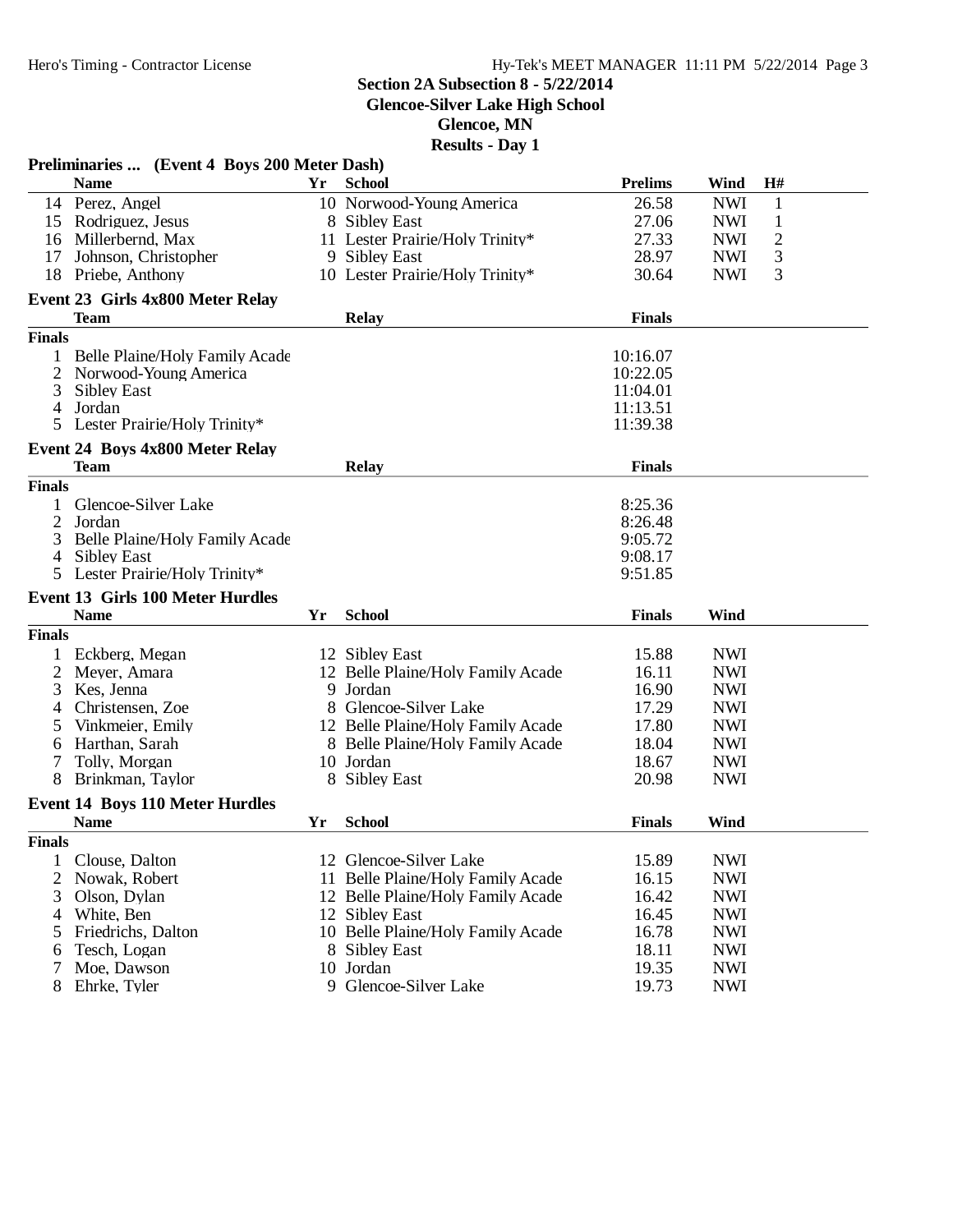### **Section 2A Subsection 8 - 5/22/2014**

**Glencoe-Silver Lake High School**

**Glencoe, MN**

| <b>School</b><br>Wind<br><b>Name</b><br><b>Finals</b><br>Yr<br><b>Finals</b><br>12 Glencoe-Silver Lake<br>1<br>Arnold, Kelly<br>12.71<br><b>NWI</b><br>2<br>10 Belle Plaine/Holy Family Acade<br>12.72<br><b>NWI</b><br>Gatz, Jenna<br>12.96<br><b>NWI</b><br>3<br>Clouse, Shelby<br>10 Glencoe-Silver Lake<br>12 Belle Plaine/Holy Family Acade<br>13.35<br><b>NWI</b><br>Weldon, Jessica<br>4<br>Pumper, Rylee<br>11 Belle Plaine/Holy Family Acade<br>13.41<br><b>NWI</b><br>5<br>Whiteside, Rylee<br>9 Jordan<br>13.73<br><b>NWI</b><br>6<br>12 Jordan<br>13.78<br><b>NWI</b><br>7<br>Koestler, Kelsey<br>9 Glencoe-Silver Lake<br><b>NWI</b><br>8<br>Popp, Rachael<br>14.10<br><b>Event 2 Boys 100 Meter Dash</b><br><b>Name</b><br><b>School</b><br><b>Finals</b><br>Wind<br>Yr<br><b>Finals</b><br><b>NWI</b><br>1 Drentlaw, Samson<br>11 Jordan<br>11.47<br>12 Jordan<br>11.65<br><b>NWI</b><br>2<br>Hull, Casey<br>Buszmann, Jeremy<br>10 Belle Plaine/Holy Family Acade<br>11.74<br><b>NWI</b><br>3<br>12 Glencoe-Silver Lake<br>11.77<br>Mehlos, Keenan<br><b>NWI</b><br>4<br><b>NWI</b><br>Roell, Christian<br>10 Belle Plaine/Holy Family Acade<br>11.98<br>5<br><b>NWI</b><br>Michels, Austen<br>10 Jordan<br>12.14<br>6<br>12.20<br><b>NWI</b><br>7<br>Schulz, Branden<br>10 Belle Plaine/Holy Family Acade<br>8<br>Tek, Pisces<br>12.22<br><b>NWI</b><br>8 Norwood-Young America<br>Event 19 Girls 4x200 Meter Relay<br><b>Team</b><br><b>Relay</b><br><b>Finals</b><br><b>Finals</b><br>Glencoe-Silver Lake<br>1:49.33<br>1<br>2<br><b>Sibley East</b><br>1:56.76<br>3<br>Jordan<br>1:56.80<br>Belle Plaine/Holy Family Acade<br>1:57.14<br>4<br>Norwood-Young America<br>5<br>2:01.25<br>Event 20 Boys 4x200 Meter Relay<br><b>Team</b><br><b>Finals</b><br><b>Relay</b><br><b>Finals</b><br>Jordan<br>1:36.09<br>Belle Plaine/Holy Family Acade<br>1:37.36<br>Glencoe-Silver Lake<br>1:39.91<br>3<br>Norwood-Young America<br>1:46.94<br>4<br>5<br>1:49.12<br>Sibley East<br>Event 9 Girls 1600 Meter Run<br><b>School</b><br><b>Finals</b><br><b>Name</b><br>Yr<br><b>Finals</b><br>Larson, Judy<br>8 Norwood-Young America<br>5:32.13<br>1.<br>2<br>Chambers, Lexie<br>9 Jordan<br>5:36.56<br>8 Lester Prairie/Holy Trinity*<br>3<br>Berry, Emilie<br>5:45.49<br>10 Glencoe-Silver Lake<br>6:20.82<br>Oberlin, Emily<br>4<br>Schwingler, Skylee<br>8 Belle Plaine/Holy Family Acade<br>6:21.10<br>5<br>7 Belle Plaine/Holy Family Acade<br>6:29.92<br>Stolt, Cassie<br>6 | <b>Event 1 Girls 100 Meter Dash</b> |  |  |
|-----------------------------------------------------------------------------------------------------------------------------------------------------------------------------------------------------------------------------------------------------------------------------------------------------------------------------------------------------------------------------------------------------------------------------------------------------------------------------------------------------------------------------------------------------------------------------------------------------------------------------------------------------------------------------------------------------------------------------------------------------------------------------------------------------------------------------------------------------------------------------------------------------------------------------------------------------------------------------------------------------------------------------------------------------------------------------------------------------------------------------------------------------------------------------------------------------------------------------------------------------------------------------------------------------------------------------------------------------------------------------------------------------------------------------------------------------------------------------------------------------------------------------------------------------------------------------------------------------------------------------------------------------------------------------------------------------------------------------------------------------------------------------------------------------------------------------------------------------------------------------------------------------------------------------------------------------------------------------------------------------------------------------------------------------------------------------------------------------------------------------------------------------------------------------------------------------------------------------------------------------------------------------------------------------------------------------------------------------------------------------------------------------------------------------------------------------------------------------------------------|-------------------------------------|--|--|
|                                                                                                                                                                                                                                                                                                                                                                                                                                                                                                                                                                                                                                                                                                                                                                                                                                                                                                                                                                                                                                                                                                                                                                                                                                                                                                                                                                                                                                                                                                                                                                                                                                                                                                                                                                                                                                                                                                                                                                                                                                                                                                                                                                                                                                                                                                                                                                                                                                                                                               |                                     |  |  |
|                                                                                                                                                                                                                                                                                                                                                                                                                                                                                                                                                                                                                                                                                                                                                                                                                                                                                                                                                                                                                                                                                                                                                                                                                                                                                                                                                                                                                                                                                                                                                                                                                                                                                                                                                                                                                                                                                                                                                                                                                                                                                                                                                                                                                                                                                                                                                                                                                                                                                               |                                     |  |  |
|                                                                                                                                                                                                                                                                                                                                                                                                                                                                                                                                                                                                                                                                                                                                                                                                                                                                                                                                                                                                                                                                                                                                                                                                                                                                                                                                                                                                                                                                                                                                                                                                                                                                                                                                                                                                                                                                                                                                                                                                                                                                                                                                                                                                                                                                                                                                                                                                                                                                                               |                                     |  |  |
|                                                                                                                                                                                                                                                                                                                                                                                                                                                                                                                                                                                                                                                                                                                                                                                                                                                                                                                                                                                                                                                                                                                                                                                                                                                                                                                                                                                                                                                                                                                                                                                                                                                                                                                                                                                                                                                                                                                                                                                                                                                                                                                                                                                                                                                                                                                                                                                                                                                                                               |                                     |  |  |
|                                                                                                                                                                                                                                                                                                                                                                                                                                                                                                                                                                                                                                                                                                                                                                                                                                                                                                                                                                                                                                                                                                                                                                                                                                                                                                                                                                                                                                                                                                                                                                                                                                                                                                                                                                                                                                                                                                                                                                                                                                                                                                                                                                                                                                                                                                                                                                                                                                                                                               |                                     |  |  |
|                                                                                                                                                                                                                                                                                                                                                                                                                                                                                                                                                                                                                                                                                                                                                                                                                                                                                                                                                                                                                                                                                                                                                                                                                                                                                                                                                                                                                                                                                                                                                                                                                                                                                                                                                                                                                                                                                                                                                                                                                                                                                                                                                                                                                                                                                                                                                                                                                                                                                               |                                     |  |  |
|                                                                                                                                                                                                                                                                                                                                                                                                                                                                                                                                                                                                                                                                                                                                                                                                                                                                                                                                                                                                                                                                                                                                                                                                                                                                                                                                                                                                                                                                                                                                                                                                                                                                                                                                                                                                                                                                                                                                                                                                                                                                                                                                                                                                                                                                                                                                                                                                                                                                                               |                                     |  |  |
|                                                                                                                                                                                                                                                                                                                                                                                                                                                                                                                                                                                                                                                                                                                                                                                                                                                                                                                                                                                                                                                                                                                                                                                                                                                                                                                                                                                                                                                                                                                                                                                                                                                                                                                                                                                                                                                                                                                                                                                                                                                                                                                                                                                                                                                                                                                                                                                                                                                                                               |                                     |  |  |
|                                                                                                                                                                                                                                                                                                                                                                                                                                                                                                                                                                                                                                                                                                                                                                                                                                                                                                                                                                                                                                                                                                                                                                                                                                                                                                                                                                                                                                                                                                                                                                                                                                                                                                                                                                                                                                                                                                                                                                                                                                                                                                                                                                                                                                                                                                                                                                                                                                                                                               |                                     |  |  |
|                                                                                                                                                                                                                                                                                                                                                                                                                                                                                                                                                                                                                                                                                                                                                                                                                                                                                                                                                                                                                                                                                                                                                                                                                                                                                                                                                                                                                                                                                                                                                                                                                                                                                                                                                                                                                                                                                                                                                                                                                                                                                                                                                                                                                                                                                                                                                                                                                                                                                               |                                     |  |  |
|                                                                                                                                                                                                                                                                                                                                                                                                                                                                                                                                                                                                                                                                                                                                                                                                                                                                                                                                                                                                                                                                                                                                                                                                                                                                                                                                                                                                                                                                                                                                                                                                                                                                                                                                                                                                                                                                                                                                                                                                                                                                                                                                                                                                                                                                                                                                                                                                                                                                                               |                                     |  |  |
|                                                                                                                                                                                                                                                                                                                                                                                                                                                                                                                                                                                                                                                                                                                                                                                                                                                                                                                                                                                                                                                                                                                                                                                                                                                                                                                                                                                                                                                                                                                                                                                                                                                                                                                                                                                                                                                                                                                                                                                                                                                                                                                                                                                                                                                                                                                                                                                                                                                                                               |                                     |  |  |
|                                                                                                                                                                                                                                                                                                                                                                                                                                                                                                                                                                                                                                                                                                                                                                                                                                                                                                                                                                                                                                                                                                                                                                                                                                                                                                                                                                                                                                                                                                                                                                                                                                                                                                                                                                                                                                                                                                                                                                                                                                                                                                                                                                                                                                                                                                                                                                                                                                                                                               |                                     |  |  |
|                                                                                                                                                                                                                                                                                                                                                                                                                                                                                                                                                                                                                                                                                                                                                                                                                                                                                                                                                                                                                                                                                                                                                                                                                                                                                                                                                                                                                                                                                                                                                                                                                                                                                                                                                                                                                                                                                                                                                                                                                                                                                                                                                                                                                                                                                                                                                                                                                                                                                               |                                     |  |  |
|                                                                                                                                                                                                                                                                                                                                                                                                                                                                                                                                                                                                                                                                                                                                                                                                                                                                                                                                                                                                                                                                                                                                                                                                                                                                                                                                                                                                                                                                                                                                                                                                                                                                                                                                                                                                                                                                                                                                                                                                                                                                                                                                                                                                                                                                                                                                                                                                                                                                                               |                                     |  |  |
|                                                                                                                                                                                                                                                                                                                                                                                                                                                                                                                                                                                                                                                                                                                                                                                                                                                                                                                                                                                                                                                                                                                                                                                                                                                                                                                                                                                                                                                                                                                                                                                                                                                                                                                                                                                                                                                                                                                                                                                                                                                                                                                                                                                                                                                                                                                                                                                                                                                                                               |                                     |  |  |
|                                                                                                                                                                                                                                                                                                                                                                                                                                                                                                                                                                                                                                                                                                                                                                                                                                                                                                                                                                                                                                                                                                                                                                                                                                                                                                                                                                                                                                                                                                                                                                                                                                                                                                                                                                                                                                                                                                                                                                                                                                                                                                                                                                                                                                                                                                                                                                                                                                                                                               |                                     |  |  |
|                                                                                                                                                                                                                                                                                                                                                                                                                                                                                                                                                                                                                                                                                                                                                                                                                                                                                                                                                                                                                                                                                                                                                                                                                                                                                                                                                                                                                                                                                                                                                                                                                                                                                                                                                                                                                                                                                                                                                                                                                                                                                                                                                                                                                                                                                                                                                                                                                                                                                               |                                     |  |  |
|                                                                                                                                                                                                                                                                                                                                                                                                                                                                                                                                                                                                                                                                                                                                                                                                                                                                                                                                                                                                                                                                                                                                                                                                                                                                                                                                                                                                                                                                                                                                                                                                                                                                                                                                                                                                                                                                                                                                                                                                                                                                                                                                                                                                                                                                                                                                                                                                                                                                                               |                                     |  |  |
|                                                                                                                                                                                                                                                                                                                                                                                                                                                                                                                                                                                                                                                                                                                                                                                                                                                                                                                                                                                                                                                                                                                                                                                                                                                                                                                                                                                                                                                                                                                                                                                                                                                                                                                                                                                                                                                                                                                                                                                                                                                                                                                                                                                                                                                                                                                                                                                                                                                                                               |                                     |  |  |
|                                                                                                                                                                                                                                                                                                                                                                                                                                                                                                                                                                                                                                                                                                                                                                                                                                                                                                                                                                                                                                                                                                                                                                                                                                                                                                                                                                                                                                                                                                                                                                                                                                                                                                                                                                                                                                                                                                                                                                                                                                                                                                                                                                                                                                                                                                                                                                                                                                                                                               |                                     |  |  |
|                                                                                                                                                                                                                                                                                                                                                                                                                                                                                                                                                                                                                                                                                                                                                                                                                                                                                                                                                                                                                                                                                                                                                                                                                                                                                                                                                                                                                                                                                                                                                                                                                                                                                                                                                                                                                                                                                                                                                                                                                                                                                                                                                                                                                                                                                                                                                                                                                                                                                               |                                     |  |  |
|                                                                                                                                                                                                                                                                                                                                                                                                                                                                                                                                                                                                                                                                                                                                                                                                                                                                                                                                                                                                                                                                                                                                                                                                                                                                                                                                                                                                                                                                                                                                                                                                                                                                                                                                                                                                                                                                                                                                                                                                                                                                                                                                                                                                                                                                                                                                                                                                                                                                                               |                                     |  |  |
|                                                                                                                                                                                                                                                                                                                                                                                                                                                                                                                                                                                                                                                                                                                                                                                                                                                                                                                                                                                                                                                                                                                                                                                                                                                                                                                                                                                                                                                                                                                                                                                                                                                                                                                                                                                                                                                                                                                                                                                                                                                                                                                                                                                                                                                                                                                                                                                                                                                                                               |                                     |  |  |
|                                                                                                                                                                                                                                                                                                                                                                                                                                                                                                                                                                                                                                                                                                                                                                                                                                                                                                                                                                                                                                                                                                                                                                                                                                                                                                                                                                                                                                                                                                                                                                                                                                                                                                                                                                                                                                                                                                                                                                                                                                                                                                                                                                                                                                                                                                                                                                                                                                                                                               |                                     |  |  |
|                                                                                                                                                                                                                                                                                                                                                                                                                                                                                                                                                                                                                                                                                                                                                                                                                                                                                                                                                                                                                                                                                                                                                                                                                                                                                                                                                                                                                                                                                                                                                                                                                                                                                                                                                                                                                                                                                                                                                                                                                                                                                                                                                                                                                                                                                                                                                                                                                                                                                               |                                     |  |  |
|                                                                                                                                                                                                                                                                                                                                                                                                                                                                                                                                                                                                                                                                                                                                                                                                                                                                                                                                                                                                                                                                                                                                                                                                                                                                                                                                                                                                                                                                                                                                                                                                                                                                                                                                                                                                                                                                                                                                                                                                                                                                                                                                                                                                                                                                                                                                                                                                                                                                                               |                                     |  |  |
|                                                                                                                                                                                                                                                                                                                                                                                                                                                                                                                                                                                                                                                                                                                                                                                                                                                                                                                                                                                                                                                                                                                                                                                                                                                                                                                                                                                                                                                                                                                                                                                                                                                                                                                                                                                                                                                                                                                                                                                                                                                                                                                                                                                                                                                                                                                                                                                                                                                                                               |                                     |  |  |
|                                                                                                                                                                                                                                                                                                                                                                                                                                                                                                                                                                                                                                                                                                                                                                                                                                                                                                                                                                                                                                                                                                                                                                                                                                                                                                                                                                                                                                                                                                                                                                                                                                                                                                                                                                                                                                                                                                                                                                                                                                                                                                                                                                                                                                                                                                                                                                                                                                                                                               |                                     |  |  |
|                                                                                                                                                                                                                                                                                                                                                                                                                                                                                                                                                                                                                                                                                                                                                                                                                                                                                                                                                                                                                                                                                                                                                                                                                                                                                                                                                                                                                                                                                                                                                                                                                                                                                                                                                                                                                                                                                                                                                                                                                                                                                                                                                                                                                                                                                                                                                                                                                                                                                               |                                     |  |  |
|                                                                                                                                                                                                                                                                                                                                                                                                                                                                                                                                                                                                                                                                                                                                                                                                                                                                                                                                                                                                                                                                                                                                                                                                                                                                                                                                                                                                                                                                                                                                                                                                                                                                                                                                                                                                                                                                                                                                                                                                                                                                                                                                                                                                                                                                                                                                                                                                                                                                                               |                                     |  |  |
|                                                                                                                                                                                                                                                                                                                                                                                                                                                                                                                                                                                                                                                                                                                                                                                                                                                                                                                                                                                                                                                                                                                                                                                                                                                                                                                                                                                                                                                                                                                                                                                                                                                                                                                                                                                                                                                                                                                                                                                                                                                                                                                                                                                                                                                                                                                                                                                                                                                                                               |                                     |  |  |
|                                                                                                                                                                                                                                                                                                                                                                                                                                                                                                                                                                                                                                                                                                                                                                                                                                                                                                                                                                                                                                                                                                                                                                                                                                                                                                                                                                                                                                                                                                                                                                                                                                                                                                                                                                                                                                                                                                                                                                                                                                                                                                                                                                                                                                                                                                                                                                                                                                                                                               |                                     |  |  |
|                                                                                                                                                                                                                                                                                                                                                                                                                                                                                                                                                                                                                                                                                                                                                                                                                                                                                                                                                                                                                                                                                                                                                                                                                                                                                                                                                                                                                                                                                                                                                                                                                                                                                                                                                                                                                                                                                                                                                                                                                                                                                                                                                                                                                                                                                                                                                                                                                                                                                               |                                     |  |  |
|                                                                                                                                                                                                                                                                                                                                                                                                                                                                                                                                                                                                                                                                                                                                                                                                                                                                                                                                                                                                                                                                                                                                                                                                                                                                                                                                                                                                                                                                                                                                                                                                                                                                                                                                                                                                                                                                                                                                                                                                                                                                                                                                                                                                                                                                                                                                                                                                                                                                                               |                                     |  |  |
|                                                                                                                                                                                                                                                                                                                                                                                                                                                                                                                                                                                                                                                                                                                                                                                                                                                                                                                                                                                                                                                                                                                                                                                                                                                                                                                                                                                                                                                                                                                                                                                                                                                                                                                                                                                                                                                                                                                                                                                                                                                                                                                                                                                                                                                                                                                                                                                                                                                                                               |                                     |  |  |
|                                                                                                                                                                                                                                                                                                                                                                                                                                                                                                                                                                                                                                                                                                                                                                                                                                                                                                                                                                                                                                                                                                                                                                                                                                                                                                                                                                                                                                                                                                                                                                                                                                                                                                                                                                                                                                                                                                                                                                                                                                                                                                                                                                                                                                                                                                                                                                                                                                                                                               |                                     |  |  |
|                                                                                                                                                                                                                                                                                                                                                                                                                                                                                                                                                                                                                                                                                                                                                                                                                                                                                                                                                                                                                                                                                                                                                                                                                                                                                                                                                                                                                                                                                                                                                                                                                                                                                                                                                                                                                                                                                                                                                                                                                                                                                                                                                                                                                                                                                                                                                                                                                                                                                               |                                     |  |  |
|                                                                                                                                                                                                                                                                                                                                                                                                                                                                                                                                                                                                                                                                                                                                                                                                                                                                                                                                                                                                                                                                                                                                                                                                                                                                                                                                                                                                                                                                                                                                                                                                                                                                                                                                                                                                                                                                                                                                                                                                                                                                                                                                                                                                                                                                                                                                                                                                                                                                                               |                                     |  |  |
|                                                                                                                                                                                                                                                                                                                                                                                                                                                                                                                                                                                                                                                                                                                                                                                                                                                                                                                                                                                                                                                                                                                                                                                                                                                                                                                                                                                                                                                                                                                                                                                                                                                                                                                                                                                                                                                                                                                                                                                                                                                                                                                                                                                                                                                                                                                                                                                                                                                                                               |                                     |  |  |
|                                                                                                                                                                                                                                                                                                                                                                                                                                                                                                                                                                                                                                                                                                                                                                                                                                                                                                                                                                                                                                                                                                                                                                                                                                                                                                                                                                                                                                                                                                                                                                                                                                                                                                                                                                                                                                                                                                                                                                                                                                                                                                                                                                                                                                                                                                                                                                                                                                                                                               |                                     |  |  |
|                                                                                                                                                                                                                                                                                                                                                                                                                                                                                                                                                                                                                                                                                                                                                                                                                                                                                                                                                                                                                                                                                                                                                                                                                                                                                                                                                                                                                                                                                                                                                                                                                                                                                                                                                                                                                                                                                                                                                                                                                                                                                                                                                                                                                                                                                                                                                                                                                                                                                               |                                     |  |  |
|                                                                                                                                                                                                                                                                                                                                                                                                                                                                                                                                                                                                                                                                                                                                                                                                                                                                                                                                                                                                                                                                                                                                                                                                                                                                                                                                                                                                                                                                                                                                                                                                                                                                                                                                                                                                                                                                                                                                                                                                                                                                                                                                                                                                                                                                                                                                                                                                                                                                                               |                                     |  |  |
|                                                                                                                                                                                                                                                                                                                                                                                                                                                                                                                                                                                                                                                                                                                                                                                                                                                                                                                                                                                                                                                                                                                                                                                                                                                                                                                                                                                                                                                                                                                                                                                                                                                                                                                                                                                                                                                                                                                                                                                                                                                                                                                                                                                                                                                                                                                                                                                                                                                                                               |                                     |  |  |
|                                                                                                                                                                                                                                                                                                                                                                                                                                                                                                                                                                                                                                                                                                                                                                                                                                                                                                                                                                                                                                                                                                                                                                                                                                                                                                                                                                                                                                                                                                                                                                                                                                                                                                                                                                                                                                                                                                                                                                                                                                                                                                                                                                                                                                                                                                                                                                                                                                                                                               |                                     |  |  |
|                                                                                                                                                                                                                                                                                                                                                                                                                                                                                                                                                                                                                                                                                                                                                                                                                                                                                                                                                                                                                                                                                                                                                                                                                                                                                                                                                                                                                                                                                                                                                                                                                                                                                                                                                                                                                                                                                                                                                                                                                                                                                                                                                                                                                                                                                                                                                                                                                                                                                               |                                     |  |  |
|                                                                                                                                                                                                                                                                                                                                                                                                                                                                                                                                                                                                                                                                                                                                                                                                                                                                                                                                                                                                                                                                                                                                                                                                                                                                                                                                                                                                                                                                                                                                                                                                                                                                                                                                                                                                                                                                                                                                                                                                                                                                                                                                                                                                                                                                                                                                                                                                                                                                                               |                                     |  |  |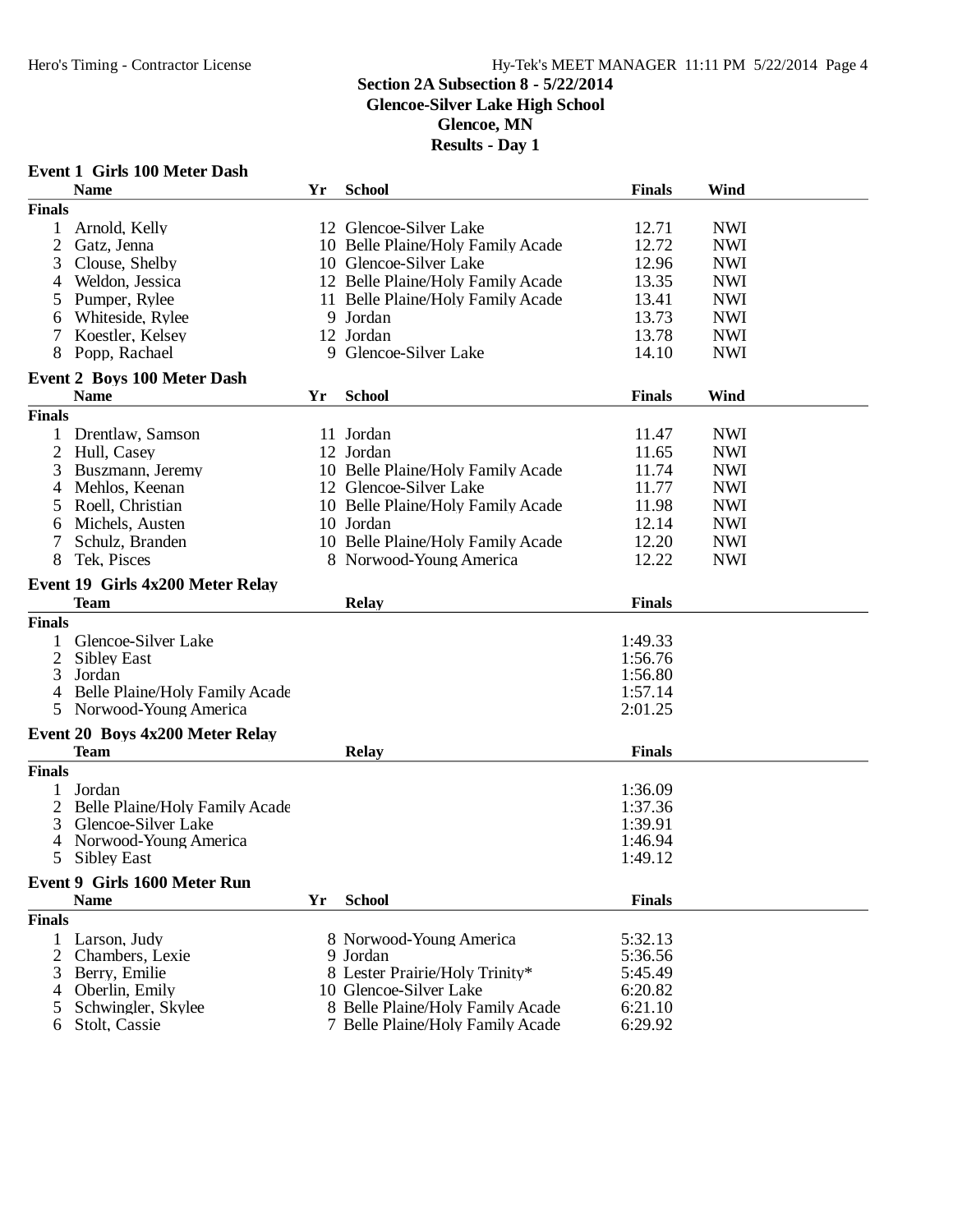### **Section 2A Subsection 8 - 5/22/2014**

**Glencoe-Silver Lake High School**

**Glencoe, MN**

|                | Finals  (Event 9 Girls 1600 Meter Run) |    |                                                  |                    |                         |
|----------------|----------------------------------------|----|--------------------------------------------------|--------------------|-------------------------|
|                | <b>Name</b>                            | Yr | <b>School</b>                                    | <b>Finals</b>      |                         |
|                | 7 Dahlke, Samantha                     |    | 12 Glencoe-Silver Lake                           | 7:16.79            |                         |
|                | 8 Mesker, Natalie                      |    | 10 Sibley East                                   | 7:21.45            |                         |
|                | Event 10 Boys 1600 Meter Run           |    |                                                  |                    |                         |
|                | <b>Name</b>                            | Yr | <b>School</b>                                    | <b>Finals</b>      |                         |
| <b>Finals</b>  |                                        |    |                                                  |                    |                         |
|                | Wischnack, Alex                        |    | 11 Norwood-Young America                         | 4:48.84            |                         |
| $\overline{2}$ | Huss, Tim                              |    | 11 Jordan                                        | 4:50.58            |                         |
| 3              | Ardolf, Garret                         |    | 11 Glencoe-Silver Lake                           | 4:51.15            |                         |
|                | Mackedanz, Brendan                     |    | 10 Belle Plaine/Holy Family Acade                | 4:52.12            |                         |
| 4<br>5         | Olson, Carter                          |    | 11 Belle Plaine/Holy Family Acade                | 4:54.26            |                         |
|                | Hartwig, Jason                         |    | 11 Jordan                                        | 4:55.63            |                         |
| 6              | Schroepfer, Austin                     |    | 10 Glencoe-Silver Lake                           | 4:56.38            |                         |
| 8              | Schaefer, Michael                      |    | 10 Glencoe-Silver Lake                           | 4:58.72            |                         |
| 9              | Peterson, Luke                         |    | 9 Norwood-Young America                          | 5:14.01            |                         |
| 10             | Atneosen, Mitchell                     |    | 12 Jordan                                        | 5:14.52            |                         |
| 11             | Thies, Sam                             |    | 11 Sibley East                                   | 5:17.76            |                         |
| 12             | Witt, Taylor                           |    | 10 Belle Plaine/Holy Family Acade                | 5:20.05            |                         |
| 13             | Bennett, Justin                        |    | 10 Sibley East                                   | 5:20.09            |                         |
| 14             | Mielke, Alex                           |    | 10 Lester Prairie/Holy Trinity*                  | 5:37.27            |                         |
| 15             | Johnson, Todd                          |    | 9 Lester Prairie/Holy Trinity*                   | 5:46.15            |                         |
|                |                                        |    |                                                  |                    |                         |
| 16             | Johnson, Christopher                   |    | 9 Sibley East<br>10 Minnesota New Country School | 5:52.26<br>6:02.37 |                         |
|                | 17 Kroehler, Ben                       |    |                                                  |                    |                         |
|                | Event 17 Girls 4x100 Meter Relay       |    |                                                  |                    |                         |
|                | <b>Team</b>                            |    | <b>Relay</b>                                     | <b>Finals</b>      |                         |
| <b>Finals</b>  |                                        |    |                                                  |                    |                         |
|                | Belle Plaine/Holy Family Acade         |    |                                                  | 52.27              |                         |
| $\overline{2}$ | Jordan                                 |    |                                                  | 53.77              |                         |
| 3              | Glencoe-Silver Lake                    |    |                                                  | 55.11              |                         |
| 4              | Norwood-Young America                  |    |                                                  | 55.94              |                         |
| 5              | <b>Sibley East</b>                     |    |                                                  | 57.59              |                         |
|                | Lester Prairie/Holy Trinity*           |    |                                                  | 1:02.48            |                         |
|                | <b>Event 18 Boys 4x100 Meter Relay</b> |    |                                                  |                    |                         |
|                | <b>Team</b>                            |    | <b>Relay</b>                                     | <b>Finals</b>      |                         |
| <b>Finals</b>  |                                        |    |                                                  |                    |                         |
|                |                                        |    |                                                  |                    |                         |
|                | Jordan                                 |    |                                                  | 45.16              |                         |
| $\overline{2}$ | Glencoe-Silver Lake                    |    |                                                  | 45.60              |                         |
| 3              | Belle Plaine/Holy Family Acade         |    |                                                  | 45.87              |                         |
| 4              | Norwood-Young America                  |    |                                                  | 50.85              |                         |
| 5              | <b>Sibley East</b>                     |    |                                                  | 52.92              |                         |
|                | <b>Event 5 Girls 400 Meter Dash</b>    |    |                                                  |                    |                         |
|                | <b>Name</b>                            | Yr | <b>School</b>                                    | <b>Finals</b>      | H#                      |
| <b>Finals</b>  |                                        |    |                                                  |                    |                         |
| 1              | Gatz, Jenna                            |    | 10 Belle Plaine/Holy Family Acade                | 1:00.31            | $\overline{\mathbf{c}}$ |
| 2              | Muetzel, Emily                         |    | 10 Glencoe-Silver Lake                           | 1:00.49            | $\overline{\mathbf{c}}$ |
| 3              | Larson, Parry                          |    | 12 Norwood-Young America                         | 1:01.85            | $\overline{c}$          |
|                | 4 Weber, Alyssa                        |    | 10 Sibley East                                   | 1:04.01            | $\overline{2}$          |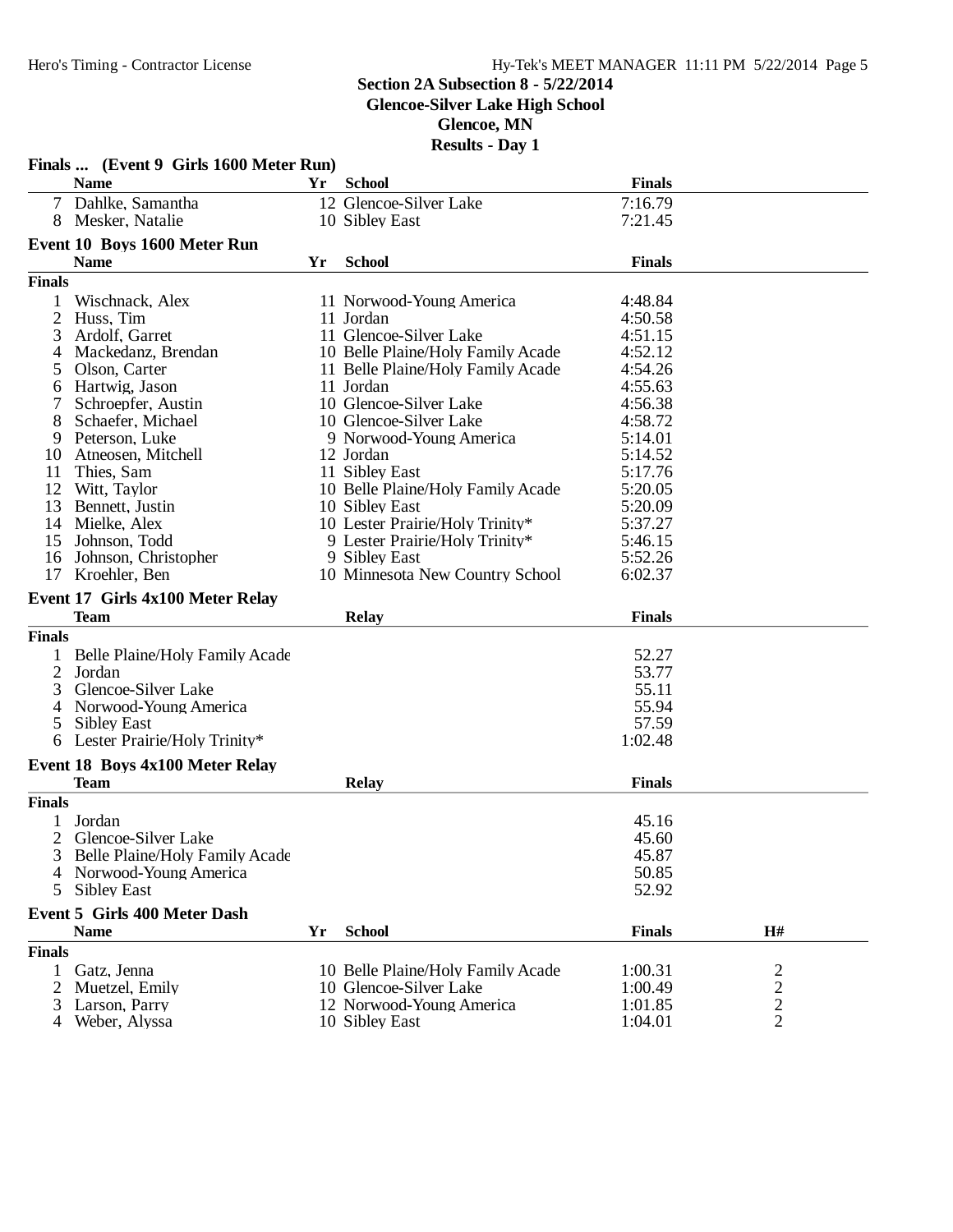**Glencoe-Silver Lake High School**

**Glencoe, MN**

|                | Finals  (Event 5 Girls 400 Meter Dash)  |    |                                   |               |                                            |
|----------------|-----------------------------------------|----|-----------------------------------|---------------|--------------------------------------------|
|                | <b>Name</b>                             | Yr | <b>School</b>                     | <b>Finals</b> | H#                                         |
| 5              | Samletzka, Emma                         |    | 9 Sibley East                     | 1:05.49       |                                            |
| 6              | Gray, Katelyn                           |    | 9 Jordan                          | 1:07.01       | $\begin{array}{c} 2 \\ 2 \\ 2 \end{array}$ |
| 7              | Kahn, Sadie                             |    | 8 Jordan                          | 1:07.33       |                                            |
| 8              | Staples, Kacie                          |    | 10 Belle Plaine/Holy Family Acade | 1:08.22       |                                            |
| 9              | Scoblic, Courtney                       |    | 12 Lester Prairie/Holy Trinity*   | 1:08.91       | $\mathbf{1}$                               |
|                | 10 Fink, Ally                           |    | 10 Belle Plaine/Holy Family Acade | 1:09.49       | 1                                          |
| 11             | Barott, Kirsten                         |    | 10 Glencoe-Silver Lake            | 1:09.66       | 1                                          |
| 12             | Eibs, Courtney                          |    | 12 Sibley East                    | 1:12.46       | 1                                          |
| 13             | Wetzel, Taylor                          |    | 12 Norwood-Young America          | 1:15.16       | 1                                          |
|                | 14 Magee, Laura                         |    | 12 Norwood-Young America          | 1:25.46       | 1                                          |
|                | <b>Event 6 Boys 400 Meter Dash</b>      |    |                                   |               |                                            |
|                | <b>Name</b>                             | Yr | <b>School</b>                     | <b>Finals</b> | H#                                         |
| <b>Finals</b>  |                                         |    |                                   |               |                                            |
| 1              | Bahr, Zach                              |    | 12 Belle Plaine/Holy Family Acade | 54.32         |                                            |
| 2              | Giesen, Aaron                           |    | 10 Glencoe-Silver Lake            | 54.81         |                                            |
| 3              | Ponath, Taylor                          |    | 11 Belle Plaine/Holy Family Acade | 54.84         |                                            |
| $\overline{4}$ | Becker, Cody                            |    | 12 Glencoe-Silver Lake            | 55.99         |                                            |
| 5              | Pierson, Zachary                        |    | 11 Glencoe-Silver Lake            | 56.41         | $\frac{2}{2}$ $\frac{2}{2}$ $\frac{2}{2}$  |
| 6              | Baltierrez, Ruben                       |    | 10 Belle Plaine/Holy Family Acade | 58.22         |                                            |
| 7              | Strand, Korban                          |    | 11 Sibley East                    | 58.40         | $\overline{c}$                             |
| 8              | Wassather, Xavier                       |    | 8 Sibley East                     | 1:02.37       | $\mathbf{1}$                               |
| 9              | Elke, Matt                              |    | 10 Jordan                         | 1:05.98       | $\mathbf{1}$                               |
| 10             | Atkins, Ryan                            |    | 10 Jordan                         | 1:06.30       | 1                                          |
| 11             | Johnson, Christopher                    |    | 9 Sibley East                     | 1:06.86       | 1                                          |
|                | 12 Wynne, Jon                           |    | 10 Jordan                         | 1:07.45       | $\overline{2}$                             |
| 13             | Klaustermeier, Aaron                    |    | 10 Norwood-Young America          | 1:12.52       | $\mathbf{1}$                               |
| 14             | Rademacher, Zachary                     |    | 8 Lester Prairie/Holy Trinity*    | 1:34.24       | 1                                          |
|                | <b>Event 15 Girls 300 Meter Hurdles</b> |    |                                   |               |                                            |
|                | <b>Name</b>                             | Yr | <b>School</b>                     | <b>Finals</b> | H#                                         |
| <b>Finals</b>  |                                         |    |                                   |               |                                            |
|                | 1 Poitra, Dakotah                       |    | 10 Belle Plaine/Holy Family Acade | 50.34         | $\overline{\mathbf{c}}$                    |
| 2              | Kes, Jenna                              |    | 9 Jordan                          | 50.61         |                                            |
| 3              | Monahan, Madison                        |    | 9 Glencoe-Silver Lake             | 50.95         |                                            |
| 4              | Dikmen, Selin                           |    | 9 Belle Plaine/Holy Family Acade  | 50.98         | $\frac{2}{2}$ $\frac{2}{2}$ $\frac{2}{2}$  |
| 5              | Illg, Jennifer                          |    | 12 Glencoe-Silver Lake            | 52.79         |                                            |
| 6              | Eckberg, Megan                          |    | 12 Sibley East                    | 52.96         |                                            |
| 7              | Vinkmeier, Emily                        |    | 12 Belle Plaine/Holy Family Acade | 53.17         |                                            |
| 8              | Downs, Amanda                           |    | 9 Jordan                          | 53.56         | $\mathbf{1}$                               |
| 9              | Tolly, Morgan                           |    | 10 Jordan                         | 56.89         | $\mathbf{1}$                               |
| 10             | Latzke, Madilyn                         |    | 8 Sibley East                     | 57.02         | 1                                          |
|                | <b>Event 16 Boys 300 Meter Hurdles</b>  |    |                                   |               |                                            |
|                | <b>Name</b>                             | Yr | <b>School</b>                     | <b>Finals</b> | H#                                         |
| <b>Finals</b>  |                                         |    |                                   |               |                                            |
| 1              | Nowak, Robert                           |    | 11 Belle Plaine/Holy Family Acade | 43.26         | 2                                          |
| 2              | Olson, Dylan                            |    | 12 Belle Plaine/Holy Family Acade | 43.50         | $\overline{c}$                             |
| 3              | Vogel, Trevor                           |    | 11 Jordan                         | 45.36         | $\overline{2}$                             |
|                |                                         |    |                                   |               |                                            |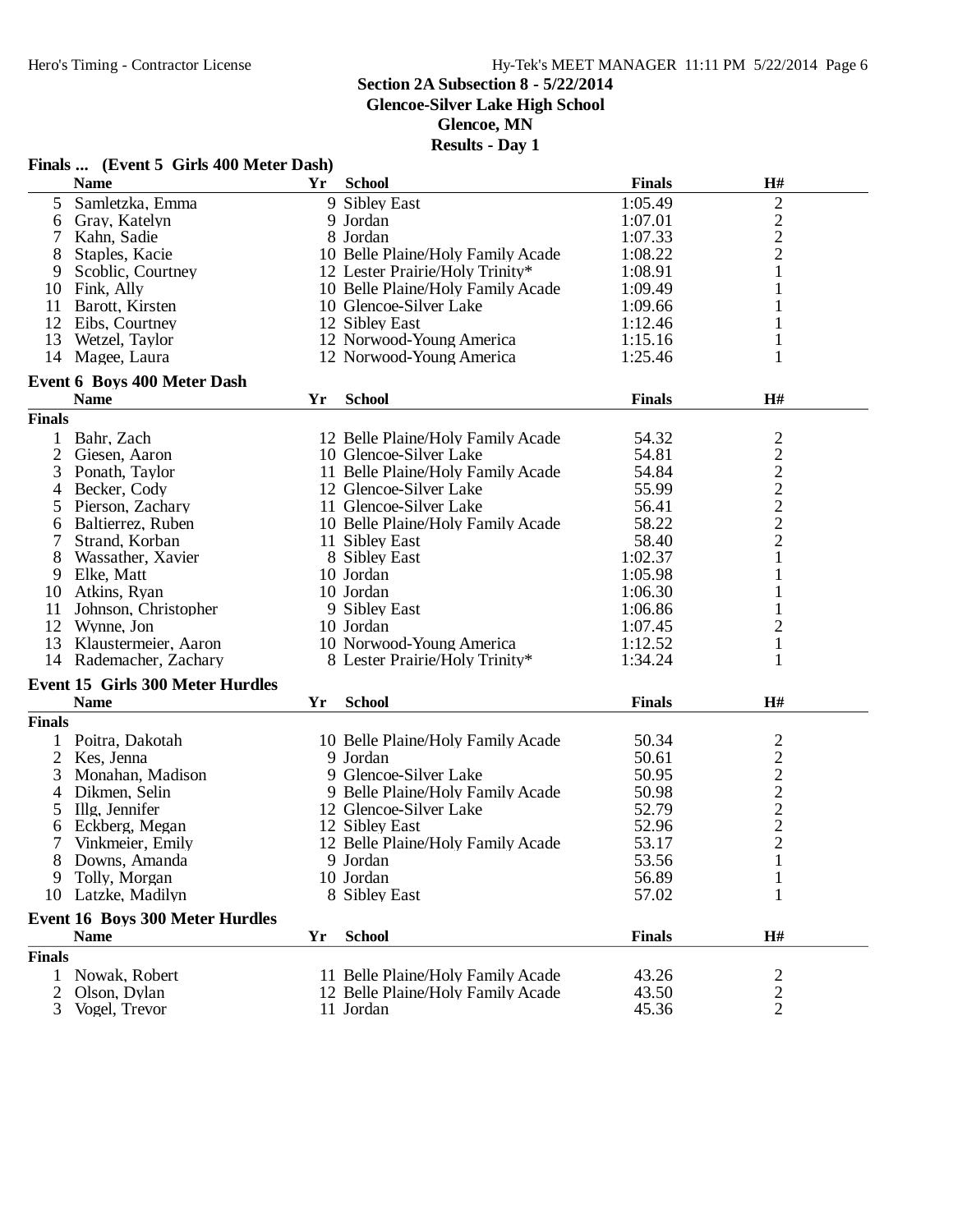**Glencoe-Silver Lake High School**

**Glencoe, MN**

|                | Finals  (Event 16 Boys 300 Meter Hurdles) |    |                                   |               |                                            |  |
|----------------|-------------------------------------------|----|-----------------------------------|---------------|--------------------------------------------|--|
|                | <b>Name</b>                               |    | Yr School                         | <b>Finals</b> | H#                                         |  |
| $\overline{4}$ | Reutzel, Noah                             |    | 10 Belle Plaine/Holy Family Acade | 45.49         | $\mathbf{2}$                               |  |
| 5              | Schuch, Nathan                            |    | 9 Glencoe-Silver Lake             | 45.66         | $\overline{c}$                             |  |
| 6              | Clouse, Dalton                            |    | 12 Glencoe-Silver Lake            | 46.04         |                                            |  |
| 7              | Pelowski, Austin                          |    | 10 Jordan                         | 46.67         | $\frac{2}{2}$                              |  |
| 8              | Moe, Dawson                               |    | 10 Jordan                         | 48.08         | $\mathbf{1}$                               |  |
| 9              | Ehrke, Tyler                              |    | 9 Glencoe-Silver Lake             | 48.41         | $\mathbf{1}$                               |  |
| 10             | Tesch, Logan                              |    | 8 Sibley East                     | 50.60         | 1                                          |  |
|                | <b>Event 7 Girls 800 Meter Run</b>        |    |                                   |               |                                            |  |
|                | <b>Name</b>                               | Yr | <b>School</b>                     | <b>Finals</b> | H#                                         |  |
| <b>Finals</b>  |                                           |    |                                   |               |                                            |  |
|                |                                           |    | 12 Jordan                         | 2:26.23       |                                            |  |
|                | Orlow, Julia                              |    |                                   |               |                                            |  |
| $\overline{2}$ | Schnable, Abbie                           |    | 11 Norwood-Young America          | 2:28.59       | $2222$<br>$222$<br>$22$                    |  |
| 3              | Schultz, Alissa                           |    | 10 Belle Plaine/Holy Family Acade | 2:31.19       |                                            |  |
| 4              | Eibs, Alison                              |    | 9 Sibley East                     | 2:32.06       |                                            |  |
| 5              | Hecksel, Erica                            |    | 9 Glencoe-Silver Lake             | 2:35.10       |                                            |  |
| 6              | Kyllo, Karlea                             |    | 10 Lester Prairie/Holy Trinity*   | 2:43.41       |                                            |  |
|                | Bendzick, Sidney                          |    | 7 Jordan                          | 2:44.83       |                                            |  |
| 8              | Krautkremer, Emily                        |    | 9 Belle Plaine/Holy Family Acade  | 2:46.24       | $\mathbf{1}$                               |  |
| 9              | Siemon, Emilyn                            |    | 11 Belle Plaine/Holy Family Acade | 2:47.39       | $\sqrt{2}$                                 |  |
| 10             | Michaelis, Tarin                          |    | 8 Glencoe-Silver Lake             | 2:48.24       | $\mathbf{1}$                               |  |
| 11             | Popelka, Emily                            |    | 12 Glencoe-Silver Lake            | 2:52.50       | 1                                          |  |
|                | 12 Kranz, Alicia                          |    | 12 Sibley East                    | 3:01.59       |                                            |  |
| 13             | Lind, Holly                               |    | 11 Norwood-Young America          | 3:20.84       | 1                                          |  |
| 14             | Dietrich, Grace                           |    | 8 Lester Prairie/Holy Trinity*    | 3:33.98       | $\mathbf{1}$                               |  |
| 15             | Leverich, Clara                           |    | 8 Lester Prairie/Holy Trinity*    | 4:03.20       | 1                                          |  |
|                | <b>Event 8 Boys 800 Meter Run</b>         |    |                                   |               |                                            |  |
|                | <b>Name</b>                               | Yr | <b>School</b>                     | <b>Finals</b> | H#                                         |  |
| <b>Finals</b>  |                                           |    |                                   |               |                                            |  |
| 1              | Richter, Brandon                          |    | 11 Glencoe-Silver Lake            | 2:04.86       | $\overline{c}$                             |  |
| $\overline{2}$ | Eichten, Tony                             |    | 12 Jordan                         | 2:10.85       |                                            |  |
| 3              | Bruhn, Cole                               |    | 11 Sibley East                    | 2:11.27       |                                            |  |
| 4              | Loegering, Nate                           |    | 9 Belle Plaine/Holy Family Acade  | 2:11.80       | $\begin{array}{c} 2 \\ 2 \\ 2 \end{array}$ |  |
| 5              | Olson, Carter                             |    | 11 Belle Plaine/Holy Family Acade | 2:14.67       |                                            |  |
|                |                                           |    |                                   |               |                                            |  |
| 6              | Sebora, Caleb                             |    | 11 Lester Prairie/Holy Trinity*   | 2:15.23       | $\mathbf{2}$                               |  |
| 7              | May, Derek                                |    | 10 Belle Plaine/Holy Family Acade | 2:16.26       | $\mathbf{1}$                               |  |
| 8              | Ellwood, Chase                            |    | 11 Sibley East                    | 2:17.58       | 1                                          |  |
| 9              | Feist, Kenny                              |    | 8 Norwood-Young America           | 2:18.47       | 1                                          |  |
|                | 10 Case, Niles                            |    | 9 Jordan                          | 2:18.70       | 1                                          |  |
| 11             | Kruschke, Eric                            |    | 11 Glencoe-Silver Lake            | 2:19.60       | 1                                          |  |
| 12             | Spillman, Tylor                           |    | 11 Jordan                         | 2:19.66       | 1                                          |  |
| 13             | Entinger, Wyatt                           |    | 11 Lester Prairie/Holy Trinity*   | 2:22.38       | 2                                          |  |
| 14             | Strand, Korban                            |    | 11 Sibley East                    | 2:26.11       |                                            |  |
| 15             | Schulz, Casey                             |    | 12 Glencoe-Silver Lake            | 2:26.16       | 1                                          |  |
| 16             | Roth, Jacob                               |    | 11 Lester Prairie/Holy Trinity*   | 2:28.69       | 1                                          |  |
| 17             | Kroehler, Ben                             |    | 10 Minnesota New Country School   | 2:45.59       |                                            |  |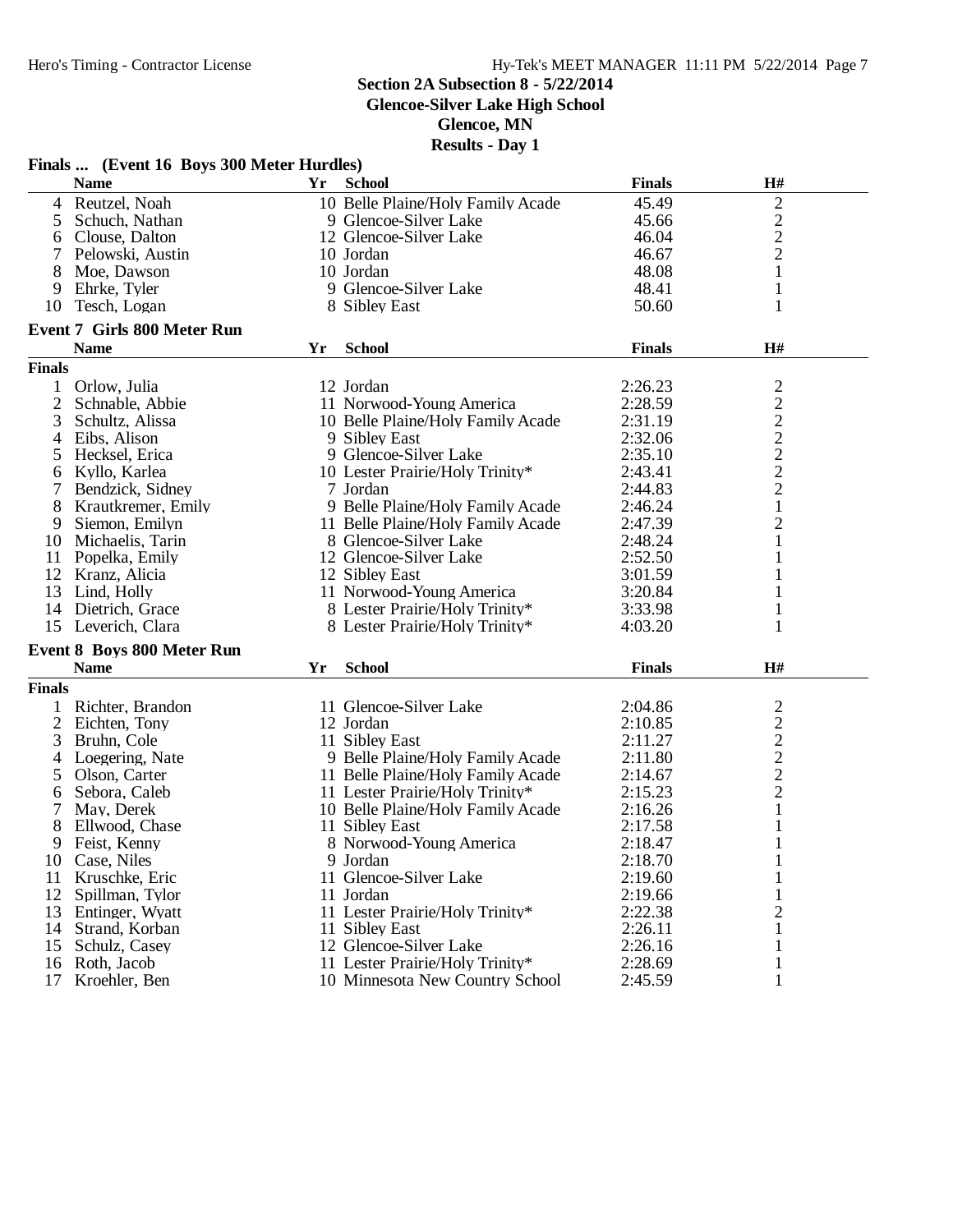#### **Section 2A Subsection 8 - 5/22/2014**

**Glencoe-Silver Lake High School**

**Glencoe, MN**

|               |                                      |    | <b>Event 3 Girls 200 Meter Dash</b> |               |            |  |  |  |  |
|---------------|--------------------------------------|----|-------------------------------------|---------------|------------|--|--|--|--|
|               | <b>Name</b>                          | Yr | <b>School</b>                       | <b>Finals</b> | Wind       |  |  |  |  |
| <b>Finals</b> |                                      |    |                                     |               |            |  |  |  |  |
| $\mathbf{1}$  | Arnold, Kelly                        |    | 12 Glencoe-Silver Lake              | 26.90         | <b>NWI</b> |  |  |  |  |
|               | Larson, Parry                        |    | 12 Norwood-Young America            | 27.54         | <b>NWI</b> |  |  |  |  |
| 3             | Donkhong, Anna                       |    | 10 Belle Plaine/Holy Family Acade   | 28.25         | <b>NWI</b> |  |  |  |  |
| 4             | Pumper, Rylee                        |    | 11 Belle Plaine/Holy Family Acade   | 28.97         | <b>NWI</b> |  |  |  |  |
| 5             | Popp, Rachael                        |    | 9 Glencoe-Silver Lake               | 29.09         | <b>NWI</b> |  |  |  |  |
| 6             | Jeurisen, Katlyn                     |    | 11 Belle Plaine/Holy Family Acade   | 29.17         | <b>NWI</b> |  |  |  |  |
| 7             | Whiteside, Rylee                     |    | 9 Jordan                            | 29.36         | <b>NWI</b> |  |  |  |  |
| 8             | Novak, Taylor                        |    | 10 Glencoe-Silver Lake              | 29.48         | <b>NWI</b> |  |  |  |  |
|               |                                      |    |                                     |               |            |  |  |  |  |
|               | <b>Event 4 Boys 200 Meter Dash</b>   |    |                                     |               |            |  |  |  |  |
|               | <b>Name</b>                          | Yr | <b>School</b>                       | <b>Finals</b> | Wind       |  |  |  |  |
| <b>Finals</b> |                                      |    |                                     |               |            |  |  |  |  |
|               | 1 Danielson, Eric                    |    | 12 Sibley East                      | 23.78         | <b>NWI</b> |  |  |  |  |
| 2             | Beck, Kyle                           |    | 11 Glencoe-Silver Lake              | 23.99         | <b>NWI</b> |  |  |  |  |
| 3             | Holmbeck, Christopher                |    | 12 Belle Plaine/Holy Family Acade   | 24.25         | <b>NWI</b> |  |  |  |  |
| 4             | Schwarze, Scott                      |    | 11 Jordan                           | 24.35         | <b>NWI</b> |  |  |  |  |
| 5             | Pickus, Quentin                      |    | 10 Jordan                           | 24.35         | <b>NWI</b> |  |  |  |  |
| 6             | Kunkel, Patrick                      |    | 11 Glencoe-Silver Lake              | 24.44         | <b>NWI</b> |  |  |  |  |
| 7             | Mendoza, Agustin                     |    | 11 Glencoe-Silver Lake              | 24.58         | <b>NWI</b> |  |  |  |  |
| 8             | Ponath, Taylor                       |    | 11 Belle Plaine/Holy Family Acade   | 24.58         | <b>NWI</b> |  |  |  |  |
|               | <b>Event 11 Girls 3200 Meter Run</b> |    |                                     |               |            |  |  |  |  |
|               | <b>Name</b>                          | Yr | <b>School</b>                       | <b>Finals</b> |            |  |  |  |  |
|               |                                      |    |                                     |               |            |  |  |  |  |
| <b>Finals</b> |                                      |    |                                     |               |            |  |  |  |  |
| 1             | Meuleners, Janessa                   |    | 11 Belle Plaine/Holy Family Acade   | 11:52.45      |            |  |  |  |  |
| 2             | Burr, Tori                           |    | 12 Glencoe-Silver Lake              | 11:57.02      |            |  |  |  |  |
| 3             | Barclay, Kateyln                     |    | 8 Jordan                            | 12:27.29      |            |  |  |  |  |
| 4             | Schroeder, Danika                    |    | 10 Belle Plaine/Holy Family Acade   | 12:50.07      |            |  |  |  |  |
| 5             | Church, Taylin                       |    | 9 Jordan                            | 12:52.92      |            |  |  |  |  |
| 6             | O Hern, Casey                        |    | 10 Jordan                           | 13:28.38      |            |  |  |  |  |
|               | Feist, April                         |    | 10 Norwood-Young America            | 13:45.62      |            |  |  |  |  |
| 8             | Schwingler, Skylee                   |    | 8 Belle Plaine/Holy Family Acade    | 14:02.83      |            |  |  |  |  |
| 9             | Miner, Maren                         |    | 12 Sibley East                      | 14:23.06      |            |  |  |  |  |
| 10            | Butler, Abigail                      |    | 9 Sibley East                       | 16:10.24      |            |  |  |  |  |
|               | Event 12 Boys 3200 Meter Run         |    |                                     |               |            |  |  |  |  |
|               | <b>Name</b>                          | Yr | <b>School</b>                       | <b>Finals</b> |            |  |  |  |  |
| <b>Finals</b> |                                      |    |                                     |               |            |  |  |  |  |
|               | Chelman, James                       |    | 11 Glencoe-Silver Lake              | 10:12.24      |            |  |  |  |  |
| 2             | Keiser, Owen                         |    | 8 Jordan                            | 10:15.74      |            |  |  |  |  |
| 3             | Wischnack, Alex                      |    | 11 Norwood-Young America            | 10:25.54      |            |  |  |  |  |
| 4             | Herout, Isiah                        |    | 11 Glencoe-Silver Lake              | 10:31.94      |            |  |  |  |  |
| 5             | Ober, Garrett                        |    | 11 Glencoe-Silver Lake              | 10:42.24      |            |  |  |  |  |
| 6             | Whiteside, Karth                     |    | 11 Jordan                           | 10:53.94      |            |  |  |  |  |
|               | Mackedanz, Brendan                   |    | 10 Belle Plaine/Holy Family Acade   | 10:56.44      |            |  |  |  |  |
| 8             | Huss, Tim                            |    | 11 Jordan                           | 11:02.64      |            |  |  |  |  |
| 9             | Bigaouette, Dylan                    |    | 10 Belle Plaine/Holy Family Acade   | 11:04.14      |            |  |  |  |  |
|               | 10 Dvorak, Tony                      |    | 11 Belle Plaine/Holy Family Acade   | 11:21.24      |            |  |  |  |  |
|               |                                      |    |                                     |               |            |  |  |  |  |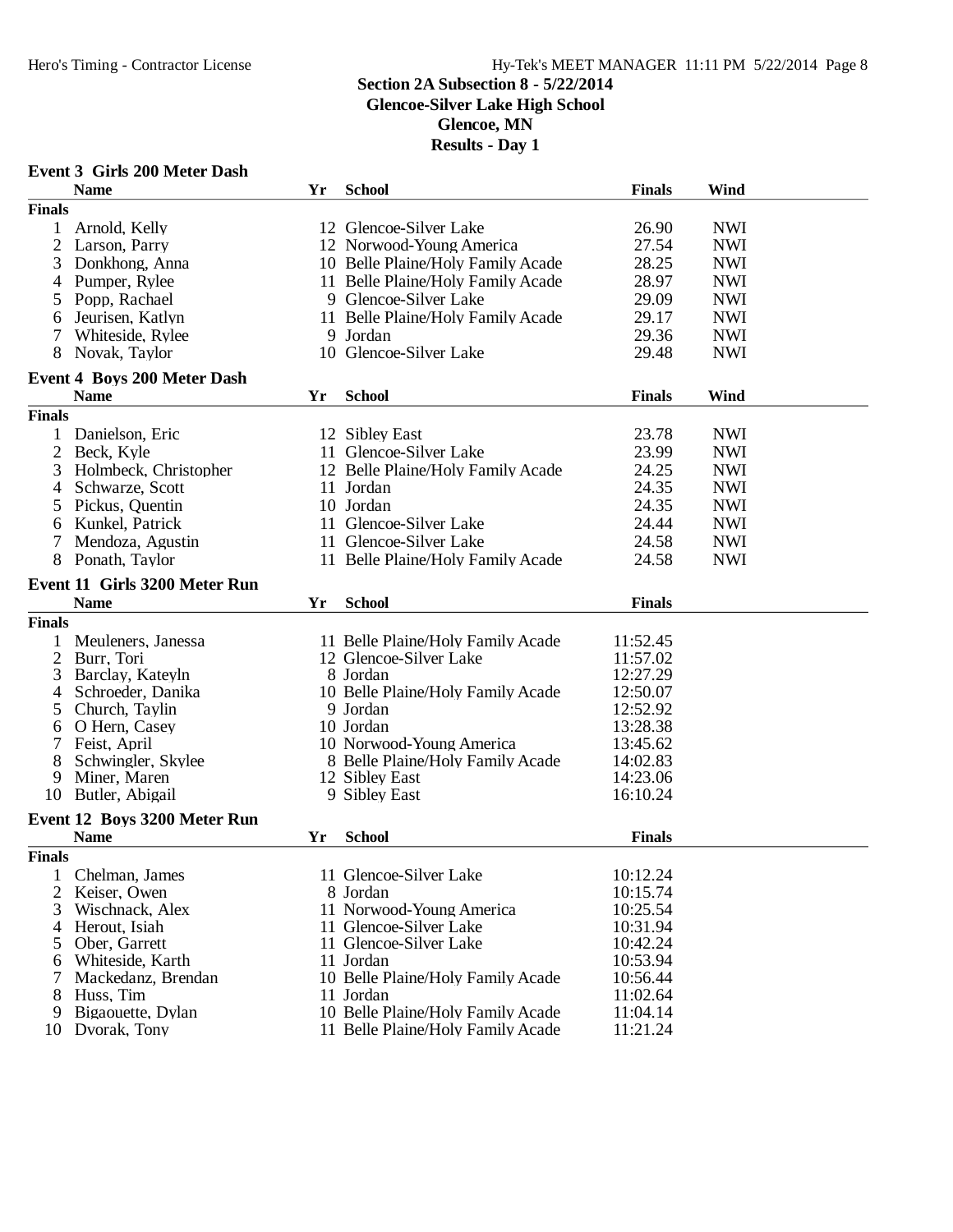**Glencoe-Silver Lake High School**

**Glencoe, MN**

|                | Finals  (Event 12 Boys 3200 Meter Run)  |    |                                   |               |  |
|----------------|-----------------------------------------|----|-----------------------------------|---------------|--|
|                | <b>Name</b>                             | Yr | <b>School</b>                     | <b>Finals</b> |  |
| 11             | Ballatack, Jack                         |    | 10 Sibley East                    | 11:32.54      |  |
|                | 12 Schwantes, Tallon                    |    | 8 Lester Prairie/Holy Trinity*    | 12:00.54      |  |
|                | 13 Ahlstrand, Ben                       |    | 12 Sibley East                    | 12:04.14      |  |
| 14             | Sauter, Clay                            |    | 10 Norwood-Young America          | 12:21.44      |  |
|                | 15 White, Ben                           |    | 12 Sibley East                    | 13:44.04      |  |
|                |                                         |    |                                   |               |  |
|                | <b>Event 21 Girls 4x400 Meter Relay</b> |    |                                   |               |  |
|                | <b>Team</b>                             |    | <b>Relay</b>                      | <b>Finals</b> |  |
| <b>Finals</b>  |                                         |    |                                   |               |  |
| 1              | Belle Plaine/Holy Family Acade          |    |                                   | 4:08.54       |  |
|                | 2 Glencoe-Silver Lake                   |    |                                   | 4:14.18       |  |
| 3              | Jordan                                  |    |                                   | 4:20.06       |  |
| 4              | <b>Sibley East</b>                      |    |                                   | 4:39.18       |  |
| 5.             | Norwood-Young America                   |    |                                   | 4:50.08       |  |
|                | Event 22 Boys 4x400 Meter Relay         |    |                                   |               |  |
|                | <b>Team</b>                             |    | <b>Relay</b>                      | <b>Finals</b> |  |
| <b>Finals</b>  |                                         |    |                                   |               |  |
| 1              | Jordan                                  |    |                                   | 3:38.55       |  |
| $\overline{2}$ | Belle Plaine/Holy Family Acade          |    |                                   | 3:39.90       |  |
| 3              | Glencoe-Silver Lake                     |    |                                   | 3:45.34       |  |
| 4              | <b>Sibley East</b>                      |    |                                   | 3:54.95       |  |
| 5.             | Norwood-Young America                   |    |                                   | 4:13.15       |  |
|                |                                         |    |                                   |               |  |
|                | <b>Event 25 Girls High Jump</b>         |    |                                   |               |  |
|                | <b>Name</b>                             | Yr | <b>School</b>                     | <b>Finals</b> |  |
| <b>Finals</b>  |                                         |    |                                   |               |  |
| 1              | Meyer, Amara                            |    | 12 Belle Plaine/Holy Family Acade | 5-00.00       |  |
| $\overline{c}$ | Fink, Ally                              |    | 10 Belle Plaine/Holy Family Acade | 5-00.00       |  |
| 2              | Tiedman, Nicole                         |    | 9 Jordan                          | 5-00.00       |  |
| 4              | Poitra, Dakotah                         |    | 10 Belle Plaine/Holy Family Acade | $4 - 10.00$   |  |
| 5              | Monahan, Madison                        |    | 9 Glencoe-Silver Lake             | 4-08.00       |  |
| 6              | Illg, Jennifer                          |    | 12 Glencoe-Silver Lake            | 4-06.00       |  |
| 7              | Duffy, Brittney                         |    | 11 Lester Prairie/Holy Trinity*   | 4-06.00       |  |
| 8              | Downs, Amanda                           |    | 9 Jordan                          | 4-06.00       |  |
| 9              | Wickenhauser, Kassidi                   |    | 10 Norwood-Young America          | 4-04.00       |  |
| 10             | Tolly, Tanya                            |    | 10 Jordan                         | $4 - 02.00$   |  |
| 10             | Pischke, Brooke                         |    | 10 Norwood-Young America          | $4 - 02.00$   |  |
| 12             | Koester, Mariah                         |    | 8 Glencoe-Silver Lake             | $4 - 00.00$   |  |
|                | <b>Event 26 Boys High Jump</b>          |    |                                   |               |  |
|                | <b>Name</b>                             | Yr | <b>School</b>                     | <b>Finals</b> |  |
|                |                                         |    |                                   |               |  |
| <b>Finals</b>  |                                         |    |                                   |               |  |
| 1              | Knutson, Kyle                           |    | 10 Jordan                         | $6 - 00.00$   |  |
| 2              | Johnson, Brady                          |    | 11 Belle Plaine/Holy Family Acade | $6 - 00.00$   |  |
| 3              | Pond, Jake                              |    | 10 Jordan                         | $5-10.00$     |  |
| 3              | Bixby, Alek                             |    | 12 Norwood-Young America          | $5 - 10.00$   |  |
| 5              | Hull, Casey                             |    | 12 Jordan                         | 5-08.00       |  |
| 5<br>5         | Ehrke, Shane                            |    | 10 Glencoe-Silver Lake            | 5-08.00       |  |
|                | Schultz, Dylan                          |    | 10 Norwood-Young America          | 5-08.00       |  |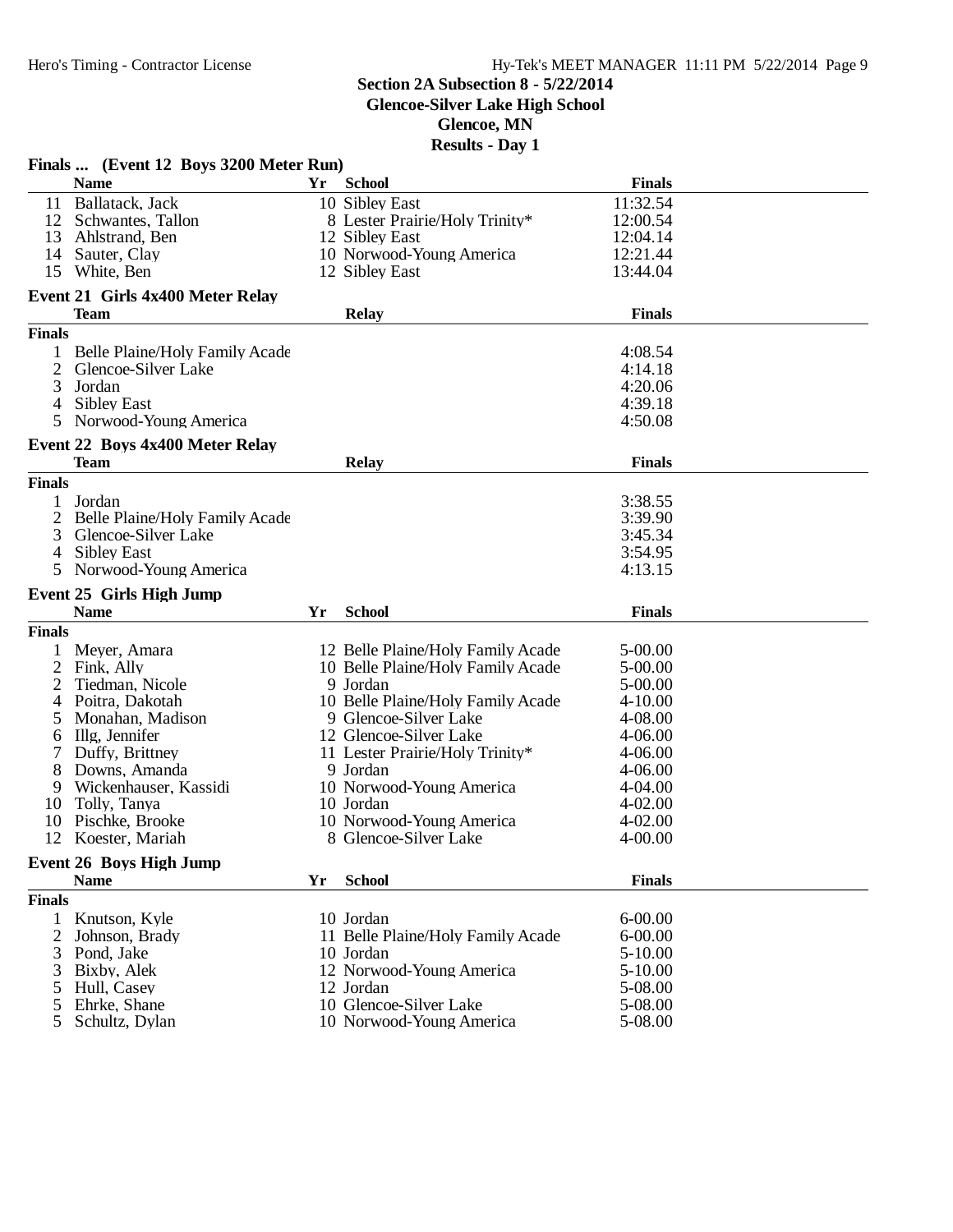### Hy-Tek's MEET MANAGER 11:11 PM 5/22/2014 Page 10

## **Section 2A Subsection 8 - 5/22/2014**

## **Glencoe-Silver Lake High School**

**Glencoe, MN**

|                | Finals  (Event 26 Boys High Jump) |     |                                   |               |            |                |  |
|----------------|-----------------------------------|-----|-----------------------------------|---------------|------------|----------------|--|
|                | <b>Name</b>                       | Yr. | <b>School</b>                     | <b>Finals</b> |            |                |  |
| 8              | Bixby, Atticus                    |     | 10 Norwood-Young America          | 5-06.00       |            |                |  |
| 9              | Weiers, Nik                       |     | 10 Belle Plaine/Holy Family Acade | 5-04.00       |            |                |  |
| 10             | Friedrichs, Dalton                |     | 10 Belle Plaine/Holy Family Acade | 5-00.00       |            |                |  |
|                | Kaczmarek, Jordan                 |     | 9 Glencoe-Silver Lake             | <b>NH</b>     |            |                |  |
|                | <b>Event 27 Girls Pole Vault</b>  |     |                                   |               |            |                |  |
|                | <b>Name</b>                       | Yr  | <b>School</b>                     | <b>Finals</b> |            |                |  |
| <b>Finals</b>  |                                   |     |                                   |               |            |                |  |
| 1              | Egan, Bridget                     |     | 10 Belle Plaine/Holy Family Acade | 10-00.00      |            |                |  |
| $\overline{2}$ | Egan, Shannon                     |     | 11 Belle Plaine/Holy Family Acade | 9-06.00       |            |                |  |
| 3              | Wiescamp, Makena                  |     | 12 Jordan                         | $9 - 00.00$   |            |                |  |
| 3              | Piotrowski, Rachel                |     | 12 Jordan                         | $9 - 00.00$   |            |                |  |
| 5              | Downs, Amanda                     |     | 9 Jordan                          | 8-06.00       |            |                |  |
| 6              | Duffy, Brittney                   |     | 11 Lester Prairie/Holy Trinity*   | 8-06.00       |            |                |  |
|                | Urban, Jenessa                    |     | 11 Glencoe-Silver Lake            | 7-06.00       |            |                |  |
| 7              | McDermand, BreAnn                 |     | 12 Belle Plaine/Holy Family Acade | 7-06.00       |            |                |  |
| 9              | Vorlicek, Teanna                  |     | 9 Glencoe-Silver Lake             | 7-00.00       |            |                |  |
| 9              | Graupmann, Elise                  |     | 9 Glencoe-Silver Lake             | 7-00.00       |            |                |  |
| 9              | Lohse, Steph                      |     | 9 Lester Prairie/Holy Trinity*    | 6-06.00       |            |                |  |
|                | Malinowski, Sarah                 |     | 10 Sibley East                    | <b>NH</b>     |            |                |  |
|                |                                   |     |                                   |               |            |                |  |
|                | <b>Event 28 Boys Pole Vault</b>   |     |                                   |               |            |                |  |
|                | <b>Name</b>                       | Yr  | <b>School</b>                     | <b>Finals</b> |            |                |  |
| <b>Finals</b>  |                                   |     |                                   |               |            |                |  |
| 1              | Bevins, Christian                 |     | 10 Jordan                         | 12-06.00      |            |                |  |
| 2              | Schabelski, David                 |     | 12 Belle Plaine/Holy Family Acade | 12-00.00      |            |                |  |
| 3              | Cederstrom, Braden                |     | 9 Jordan                          | 11-00.00      |            |                |  |
| 4              | Dvorak, Tony                      |     | 11 Belle Plaine/Holy Family Acade | 10-00.00      |            |                |  |
| 5              | Schoenecker, Zach                 |     | 12 Belle Plaine/Holy Family Acade | 9-06.00       |            |                |  |
| 6              | Ramirez, Giovanni                 |     | 10 Glencoe-Silver Lake            | 9-06.00       |            |                |  |
| 7              | Entinger, Wyatt                   |     | 11 Lester Prairie/Holy Trinity*   | $9 - 00.00$   |            |                |  |
| 8              | Pena, Alfredo                     |     | 10 Glencoe-Silver Lake            | $9 - 00.00$   |            |                |  |
| 9              | Kosek, Dalton                     |     | 9 Glencoe-Silver Lake             | 8-06.00       |            |                |  |
| 10             | Mielke, Alex                      |     | 10 Lester Prairie/Holy Trinity*   | 8-06.00       |            |                |  |
|                | <b>Event 29 Girls Long Jump</b>   |     |                                   |               |            |                |  |
|                | <b>Name</b>                       | Yr  | <b>School</b>                     | <b>Finals</b> | Wind       |                |  |
| <b>Finals</b>  |                                   |     |                                   |               |            |                |  |
|                | Gatz, Jenna                       |     | 10 Belle Plaine/Holy Family Acade | 15-11.00      | <b>NWI</b> | 2              |  |
| 2              | Eckberg, Megan                    |     | 12 Sibley East                    | 15-00.50      | <b>NWI</b> | $\overline{c}$ |  |
| 3              | Koestler, Kelsey                  |     | 12 Jordan                         | 14-07.00      | <b>NWI</b> | $\mathbf{2}$   |  |
| 4              | Vinkmeier, Emily                  |     | 12 Belle Plaine/Holy Family Acade | 14-06.00      | <b>NWI</b> | $\mathbf{2}$   |  |
| 5              | Donkhong, Anna                    |     | 10 Belle Plaine/Holy Family Acade | 14-05.00      | <b>NWI</b> | $\overline{c}$ |  |
| 6              | Miller, Nicole                    |     | 12 Norwood-Young America          | 14-02.00      | <b>NWI</b> | $\mathbf{2}$   |  |
|                | Downs, Amanda                     |     | 9 Jordan                          | 13-11.50      | <b>NWI</b> | $\overline{c}$ |  |
| 8              | Whiteside, Rylee                  | 9   | Jordan                            | 13-10.00      | <b>NWI</b> | $\overline{c}$ |  |
| 9              | Duffy, Brittney                   |     | 11 Lester Prairie/Holy Trinity*   | 13-08.00      | <b>NWI</b> | $\mathbf{1}$   |  |
| 10             | Anderson, Paige                   |     | 10 Glencoe-Silver Lake            | 13-06.00      | <b>NWI</b> | $\mathbf{1}$   |  |
| 11             | Graupmann, Elise                  |     | 9 Glencoe-Silver Lake             | 13-05.00      | <b>NWI</b> | 1              |  |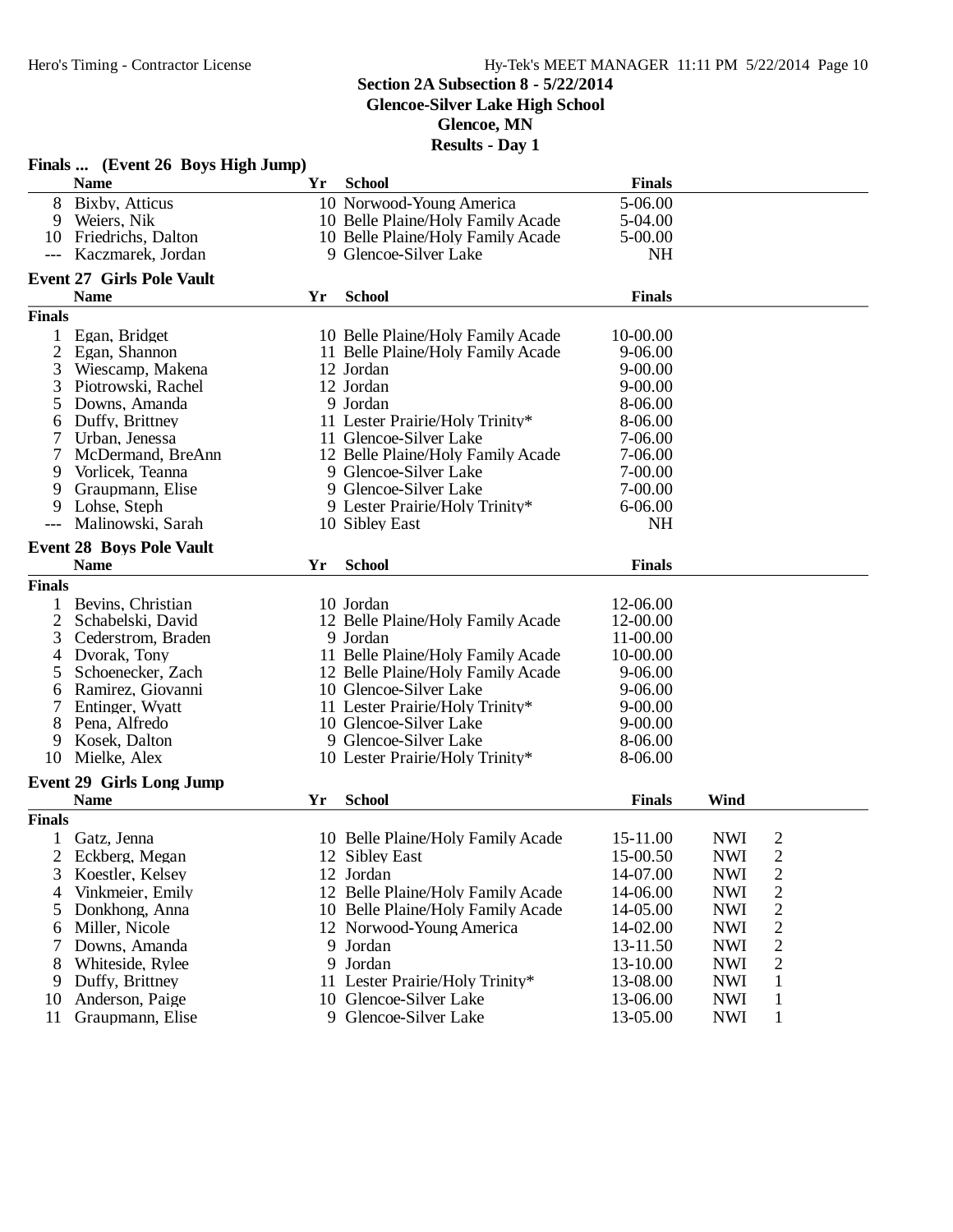#### **Section 2A Subsection 8 - 5/22/2014**

**Glencoe-Silver Lake High School**

**Glencoe, MN**

|                | Finals  (Event 29 Girls Long Jump) |    |                                   |               |            |                |  |
|----------------|------------------------------------|----|-----------------------------------|---------------|------------|----------------|--|
|                | <b>Name</b>                        | Yr | <b>School</b>                     | <b>Finals</b> | Wind       |                |  |
| 12             | Pischke, Brooke                    |    | 10 Norwood-Young America          | 12-08.50      | <b>NWI</b> | $\mathbf{1}$   |  |
| 13             | Herzog, Anna                       |    | 9 Norwood-Young America           | 11-04.00      | <b>NWI</b> | $\mathbf{1}$   |  |
| 14             | McBee, Kaitlyn                     |    | 10 Lester Prairie/Holy Trinity*   | 11-02.00      | <b>NWI</b> | $\mathbf{1}$   |  |
| 15             | Bandemer, Ashley                   |    | 9 Glencoe-Silver Lake             | 10-11.50      | <b>NWI</b> | $\mathbf{1}$   |  |
| 16             | Leverich, Clara                    |    | 8 Lester Prairie/Holy Trinity*    | 9-08.50       | <b>NWI</b> | $\mathbf{1}$   |  |
|                |                                    |    |                                   |               |            |                |  |
|                | <b>Event 30 Boys Long Jump</b>     |    |                                   |               |            |                |  |
|                | <b>Name</b>                        | Yr | <b>School</b>                     | <b>Finals</b> | Wind       |                |  |
| <b>Finals</b>  |                                    |    |                                   |               |            |                |  |
| 1              | Johnson, Brady                     |    | 11 Belle Plaine/Holy Family Acade | 22-00.50      | <b>NWI</b> | $\overline{c}$ |  |
| $\overline{c}$ | Hull, Casey                        |    | 12 Jordan                         | $21 - 10.50$  | <b>NWI</b> | $\mathbf{2}$   |  |
| 3              | Busch, Zach                        |    | 12 Jordan                         | 20-03.00      | <b>NWI</b> | $\mathfrak{2}$ |  |
| 4              | Prochaska, Blayne                  |    | 12 Belle Plaine/Holy Family Acade | 18-10.50      | <b>NWI</b> | 2              |  |
| 5              | Roell, Christian                   |    | 10 Belle Plaine/Holy Family Acade | 18-08.00      | <b>NWI</b> | 2              |  |
| 6              | Mehlos, Keenan                     |    | 12 Glencoe-Silver Lake            | 18-07.00      | <b>NWI</b> | $\overline{c}$ |  |
| 7              | Rothstein, Mitchell                |    | 10 Glencoe-Silver Lake            | 18-03.00      | <b>NWI</b> | $\overline{c}$ |  |
| 8              | Otto, Tim                          |    | 9 Sibley East                     | 17-10.00      | <b>NWI</b> | $\mathbf{1}$   |  |
| 9              | Schultz, Dylan                     |    | 10 Norwood-Young America          | 17-09.00      | <b>NWI</b> | $\overline{c}$ |  |
| 10             | Ehrke, Shane                       |    | 10 Glencoe-Silver Lake            | 17-06.00      | <b>NWI</b> | $\mathbf{1}$   |  |
| 11             | Bixby, Atticus                     |    | 10 Norwood-Young America          | 17-04.00      | <b>NWI</b> | $\mathbf{1}$   |  |
| 12             | Gilbertson, Logan                  |    | 10 Jordan                         | 16-08.00      | <b>NWI</b> | $\overline{c}$ |  |
| 13             | Tek, Pisces                        |    | 8 Norwood-Young America           | 15-09.00      | <b>NWI</b> | $\mathbf{1}$   |  |
| 13             | Bennett, Justin                    |    | 10 Sibley East                    | 15-09.00      | <b>NWI</b> | $\mathbf{1}$   |  |
| 15             | Johnson, Todd                      |    | 9 Lester Prairie/Holy Trinity*    | 14-04.50      | <b>NWI</b> | $\mathbf{1}$   |  |
| 16             | Millerbernd, Max                   |    | 11 Lester Prairie/Holy Trinity*   | 13-07.00      | <b>NWI</b> | $\mathbf{1}$   |  |
| 17             | Moreno, Eric                       |    | 11 Sibley East                    | 12-06.50      | <b>NWI</b> | 1              |  |
|                |                                    |    |                                   |               |            |                |  |
|                | <b>Event 31 Girls Triple Jump</b>  |    |                                   |               |            |                |  |
|                | <b>Name</b>                        | Yr | <b>School</b>                     | <b>Finals</b> | Wind       |                |  |
| <b>Finals</b>  |                                    |    |                                   |               |            |                |  |
|                | Kes, Jenna                         |    | 9 Jordan                          | 35-08.25      | <b>NWI</b> |                |  |
| 2              | Larson, Parry                      |    | 12 Norwood-Young America          | 33-11.50      | <b>NWI</b> |                |  |
| 3              | Hayden, Mariena                    |    | 9 Belle Plaine/Holy Family Acade  | 32-09.75      | <b>NWI</b> |                |  |
| 4              | Hastings, Alesia                   |    | 11 Belle Plaine/Holy Family Acade | 31-05.00      | <b>NWI</b> |                |  |
| 5              | Koestler, Kelsey                   |    | 12 Jordan                         | 31-00.50      | <b>NWI</b> |                |  |
| 6              | Schumacher, Megan                  |    | 12 Belle Plaine/Holy Family Acade | 31-00.25      | <b>NWI</b> |                |  |
| 7              | Lohse, Steph                       |    | 9 Lester Prairie/Holy Trinity*    | 28-06.50      | <b>NWI</b> |                |  |
|                | 8 Kanduth, Courtney                |    | 9 Norwood-Young America           | 28-05.00      | <b>NWI</b> |                |  |
|                | 9 Feist, April                     |    | 10 Norwood-Young America          | 27-10.25      | <b>NWI</b> |                |  |
|                | 10 Doolittle, Jordan               |    | 10 Glencoe-Silver Lake            | 20-06.75      | <b>NWI</b> |                |  |
|                | <b>Event 32 Boys Triple Jump</b>   |    |                                   |               |            |                |  |
|                | <b>Name</b>                        | Yr | <b>School</b>                     | <b>Finals</b> | Wind       |                |  |
| <b>Finals</b>  |                                    |    |                                   |               |            |                |  |
| 1              | Johnson, Brady                     |    | 11 Belle Plaine/Holy Family Acade | 43-03.50      | <b>NWI</b> | 2              |  |
| 2              | Busch, Zach                        |    | 12 Jordan                         | 42-04.50      | <b>NWI</b> | $\overline{c}$ |  |
| 3              | Bahr, Zach                         |    | 12 Belle Plaine/Holy Family Acade | 40-09.00      | <b>NWI</b> | 2              |  |
| 4              | Prochaska, Blayne                  |    | 12 Belle Plaine/Holy Family Acade | 38-11.50      | <b>NWI</b> | $\overline{c}$ |  |
|                |                                    |    | 11 Jordan                         |               |            |                |  |
|                | 5 Palmer, Seth                     |    |                                   | 38-09.75      | <b>NWI</b> | 2              |  |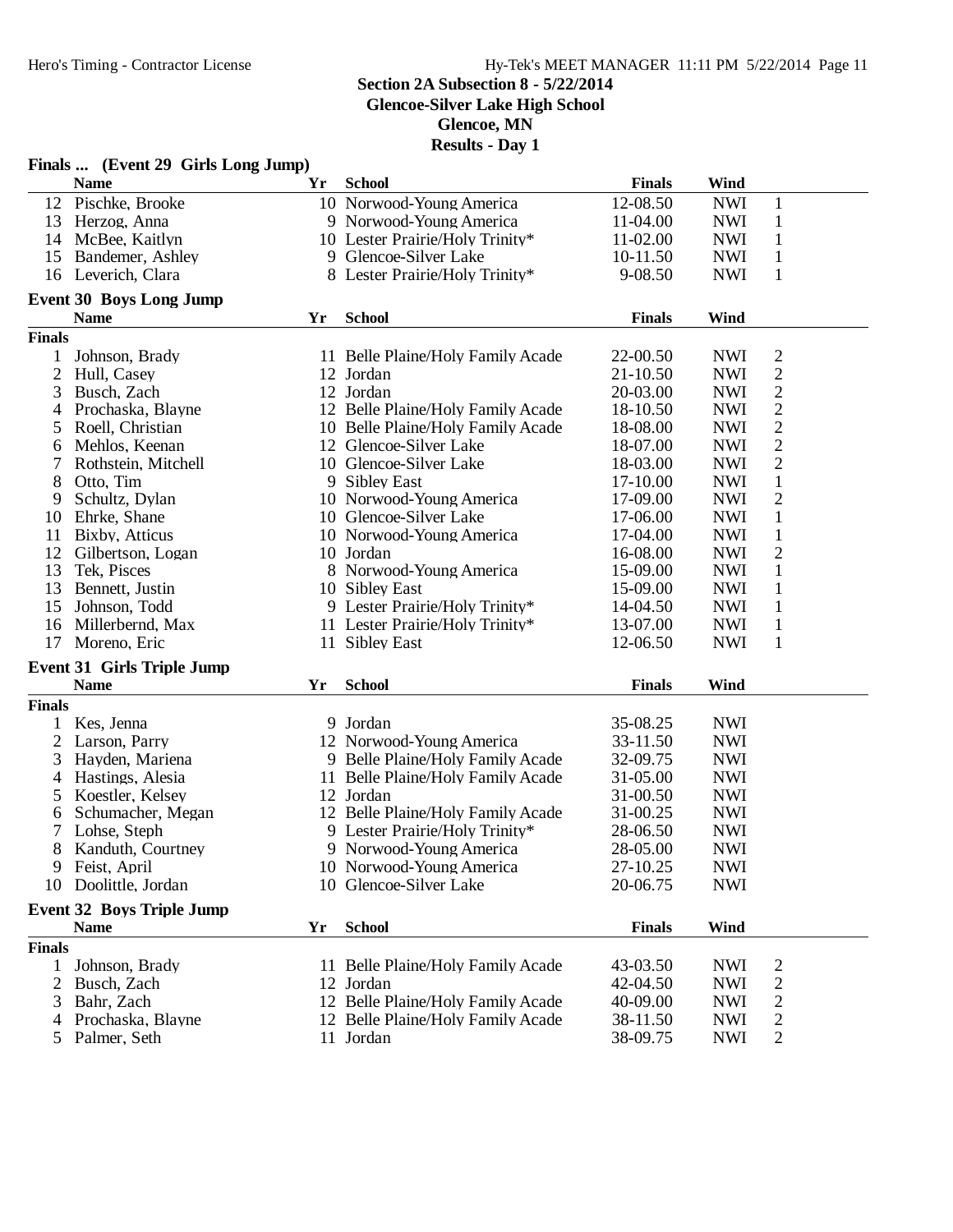### **Section 2A Subsection 8 - 5/22/2014**

**Glencoe-Silver Lake High School**

**Glencoe, MN**

| Finals  (Event 32 Boys Triple Jump) |                                    |    |                                   |                  |                                 |                                  |  |
|-------------------------------------|------------------------------------|----|-----------------------------------|------------------|---------------------------------|----------------------------------|--|
|                                     | <b>Name</b>                        | Yr | <b>School</b>                     | <b>Finals</b>    | Wind                            |                                  |  |
| 6                                   | Gilbertson, Logan                  |    | 10 Jordan                         | 37-11.25         | <b>NWI</b>                      | 2                                |  |
|                                     | Bixby, Alek                        |    | 12 Norwood-Young America          | 37-02.25         | <b>NWI</b>                      | $\overline{2}$                   |  |
| 8                                   | Bixby, Atticus                     |    | 10 Norwood-Young America          | 37-02.00         | <b>NWI</b>                      | $\mathbf{1}$                     |  |
| 9                                   | Rothstein, Mitchell                |    | 10 Glencoe-Silver Lake            | 36-10.75         | <b>NWI</b>                      | $\mathbf{1}$                     |  |
| 10                                  | Tesch, Logan                       |    | 8 Sibley East                     | 36-06.00         | <b>NWI</b>                      | $\overline{2}$                   |  |
| 11                                  | White, Ben                         |    | 12 Sibley East                    | 36-00.50         | <b>NWI</b>                      | 1                                |  |
|                                     | 12 Otto, Tim                       |    | 9 Sibley East                     | 35-09.00         | <b>NWI</b>                      | 1                                |  |
|                                     | 13 Entinger, Wyatt                 |    | 11 Lester Prairie/Holy Trinity*   | 35-05.50         | <b>NWI</b>                      | 1                                |  |
| 14                                  | Kroehler, Ben                      |    | 10 Minnesota New Country School   | 28-09.50         | <b>NWI</b>                      |                                  |  |
| 15                                  | Roth, Jacob                        |    | 11 Lester Prairie/Holy Trinity*   | 28-02.75         | $\mathbf{1}$<br>1<br><b>NWI</b> |                                  |  |
|                                     |                                    |    |                                   |                  |                                 |                                  |  |
|                                     | <b>Event 33 Girls Discus Throw</b> |    |                                   |                  |                                 |                                  |  |
|                                     | <b>Name</b>                        | Yr | <b>School</b>                     | <b>Finals</b>    |                                 |                                  |  |
| <b>Finals</b>                       |                                    |    |                                   |                  |                                 |                                  |  |
| 1                                   | Jo Brinkmann, Sami                 |    | 12 Norwood-Young America          | 110-09           |                                 | $\overline{c}$                   |  |
| 2                                   | Krentz, Megan                      |    | 10 Sibley East                    | 107-01           |                                 | $\overline{c}$                   |  |
| 3                                   | Fasching, Shelby                   |    | 10 Lester Prairie/Holy Trinity*   | 106-01           |                                 | $\overline{c}$                   |  |
| 4                                   | Hennen, Makenzie                   |    | 10 Jordan                         | 101-07           |                                 | $\overline{c}$                   |  |
| 5                                   | Lehman, Devin                      |    | 12 Belle Plaine/Holy Family Acade | 98-07            |                                 | $\overline{c}$                   |  |
| 6                                   | Turmes, Olivia                     |    | 11 Belle Plaine/Holy Family Acade | $90 - 06$        |                                 | $\overline{c}$                   |  |
|                                     | McDermand, BreAnn                  |    | 12 Belle Plaine/Holy Family Acade | 79-06            |                                 | $\overline{c}$                   |  |
| 8                                   | Klehr, Brooke                      |    | 9 Sibley East                     | 78-02            |                                 | $\mathbf{1}$                     |  |
| 9                                   | Prafke, Keisha                     |    | 11 Glencoe-Silver Lake            | 78-00            |                                 | $\mathbf{1}$                     |  |
| 10                                  | Dols, Charliss                     |    | 10 Norwood-Young America          | 74-11            |                                 | $\overline{c}$                   |  |
| 11                                  | Mesker, Natalie                    |    | 10 Sibley East                    | 74-04            |                                 | $\overline{c}$                   |  |
|                                     | 12 Lenz, Mariah                    |    | 10 Lester Prairie/Holy Trinity*   | 73-08            |                                 | 1                                |  |
| 13                                  | Boraas, Krista                     |    | 10 Glencoe-Silver Lake            | 70-01            |                                 | 1                                |  |
| 14                                  | McDonnell, Madison                 |    | 9 Jordan                          | $63-10$          |                                 | 1                                |  |
|                                     | 15 Pauly, Skye                     |    | 9 Jordan                          | 58-08            |                                 | 1                                |  |
|                                     | 16 Kyllo, Karlea                   |    | 10 Lester Prairie/Holy Trinity*   | 52-00            |                                 | 1                                |  |
| 17                                  | Urban, Jenessa                     |    | 11 Glencoe-Silver Lake            | 50-06            |                                 | 1                                |  |
|                                     | <b>Event 34 Boys Discus Throw</b>  |    |                                   |                  |                                 |                                  |  |
|                                     | <b>Name</b>                        | Yr | <b>School</b>                     | <b>Finals</b>    |                                 |                                  |  |
| <b>Finals</b>                       |                                    |    |                                   |                  |                                 |                                  |  |
|                                     |                                    |    |                                   |                  |                                 |                                  |  |
|                                     | 1 Otto, Alec                       |    | 12 Belle Plaine/Holy Family Acade | 127-09           |                                 | $\overline{c}$                   |  |
| $\overline{c}$                      | Schultz, Jake                      |    | 12 Belle Plaine/Holy Family Acade | 125-09<br>123-05 |                                 | $\overline{c}$<br>$\overline{2}$ |  |
| 3                                   | Donnay, Tyler                      |    | 12 Glencoe-Silver Lake            |                  |                                 |                                  |  |
|                                     | 4 Nowak, Jacob                     |    | 12 Belle Plaine/Holy Family Acade | 118-08           |                                 | $\overline{c}$                   |  |
| 5                                   | Gray, Jack                         |    | 12 Jordan                         | 117-05           |                                 | $\overline{c}$                   |  |
|                                     | 6 Pitlick, Nick                    |    | 11 Jordan                         | 113-11           |                                 | $\overline{c}$                   |  |
|                                     | Priebe, Anthony                    |    | 10 Lester Prairie/Holy Trinity*   | 108-05           |                                 | 1                                |  |
| 8                                   | Maresh, Grayson                    |    | 9 Glencoe-Silver Lake             | 104-06           |                                 | 2                                |  |
|                                     | 9 LeBlanc, Chris                   |    | 10 Norwood-Young America          | 103-09           |                                 | $\overline{c}$                   |  |
|                                     | 10 Dufrane, Jon                    |    | 11 Sibley East                    | 101-05           |                                 | 1                                |  |
|                                     | 11 Pond, Jake                      |    | 10 Jordan                         | 97-11            |                                 |                                  |  |
|                                     | 12 Maynard, Austin                 |    | 11 Glencoe-Silver Lake            | $95-10$          |                                 |                                  |  |
| 13                                  | Kranz, Connor                      |    | 9 Sibley East                     | 91-03            |                                 | 1                                |  |
|                                     | 14 Nemitz, Nate                    |    | 11 Norwood-Young America          | 87-08            |                                 | $\overline{2}$                   |  |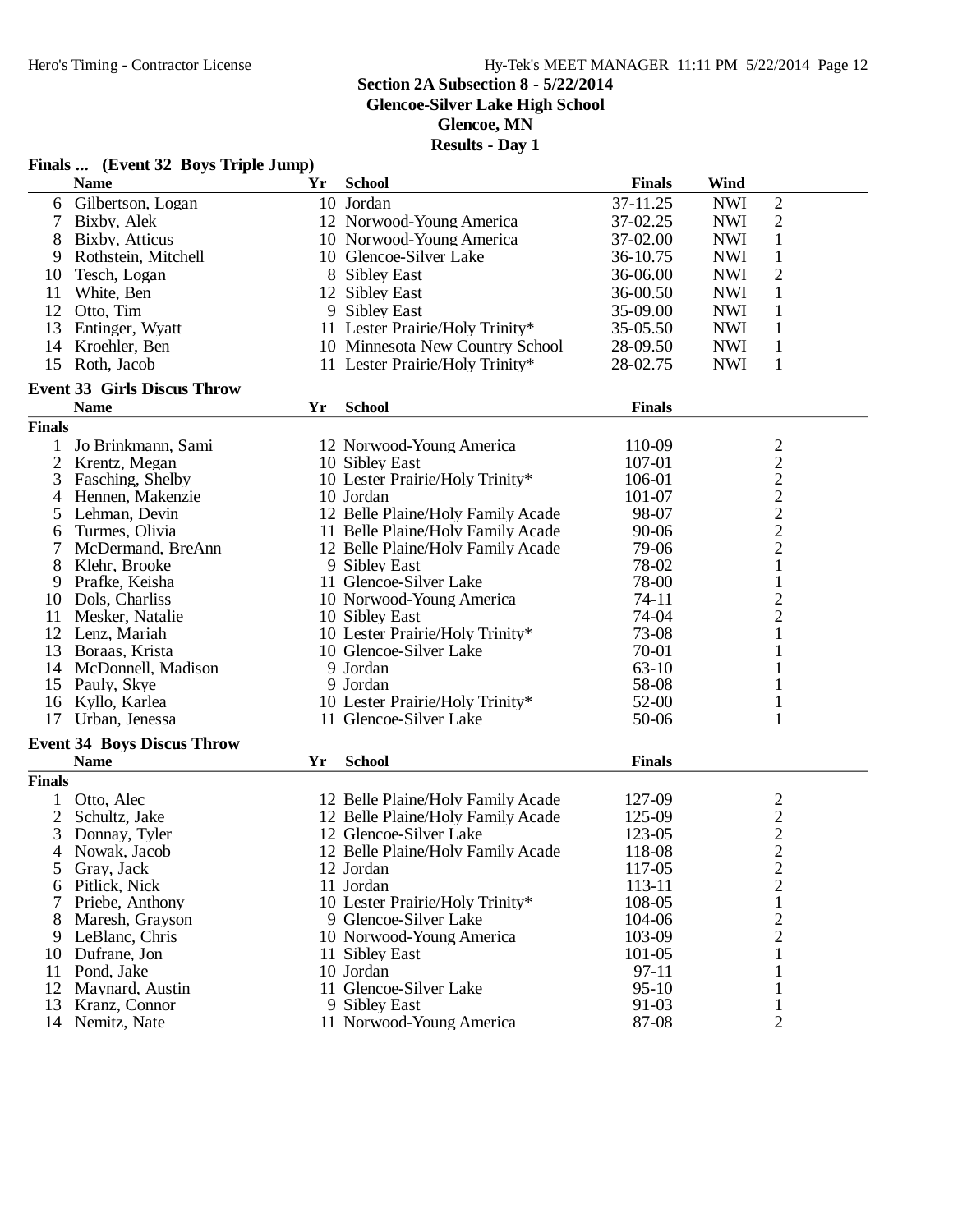#### **Section 2A Subsection 8 - 5/22/2014**

**Glencoe-Silver Lake High School**

**Glencoe, MN**

| Finals  (Event 34 Boys Discus Throw) |                                               |    |                                   |               |                         |  |  |
|--------------------------------------|-----------------------------------------------|----|-----------------------------------|---------------|-------------------------|--|--|
|                                      | <b>Name</b>                                   | Yr | <b>School</b>                     | <b>Finals</b> |                         |  |  |
| 15                                   | Raghu, Brandon                                |    | 11 Sibley East                    | 87-04         |                         |  |  |
| 16                                   | Forner, Nick                                  |    | 9 Norwood-Young America           | 82-06         | 1                       |  |  |
| 17                                   | Heimerl, Roman                                |    | 10 Lester Prairie/Holy Trinity*   | 80-07         |                         |  |  |
| 18                                   | Millerbernd, Jack                             |    | 9 Lester Prairie/Holy Trinity*    | 65-09         | 1                       |  |  |
|                                      |                                               |    |                                   |               |                         |  |  |
|                                      | <b>Event 35 Girls Shot Put</b><br><b>Name</b> | Yr | <b>School</b>                     | <b>Finals</b> |                         |  |  |
| <b>Finals</b>                        |                                               |    |                                   |               |                         |  |  |
|                                      |                                               |    |                                   | 38-06.00      |                         |  |  |
| 1                                    | Jo Brinkmann, Sami                            |    | 12 Norwood-Young America          |               | 2                       |  |  |
| 2                                    | Christensen, Zoe                              |    | 8 Glencoe-Silver Lake             | 34-09.50      | $\overline{c}$          |  |  |
| 3                                    | Turmes, Olivia                                |    | 11 Belle Plaine/Holy Family Acade | 34-04.50      | $\overline{c}$          |  |  |
| 4                                    | Fasching, Shelby                              |    | 10 Lester Prairie/Holy Trinity*   | 33-09.25      | $\overline{c}$          |  |  |
| 5                                    | Krentz, Megan                                 |    | 10 Sibley East                    | 32-11.00      | $\overline{\mathbf{c}}$ |  |  |
| 6                                    | Hayden, Mariena                               |    | 9 Belle Plaine/Holy Family Acade  | 32-10.75      | $\overline{c}$          |  |  |
| 7                                    | Hennen, Makenzie                              |    | 10 Jordan                         | 32-05.00      | $\overline{c}$          |  |  |
| 8                                    | Dols, Charliss                                |    | 10 Norwood-Young America          | 30-04.00      | $\overline{c}$          |  |  |
| 9                                    | Peralta, Kymberly                             |    | 11 Jordan                         | 29-08.75      | $\mathbf{1}$            |  |  |
| 10                                   | Lehman, Devin                                 |    | 12 Belle Plaine/Holy Family Acade | 27-10.00      | $\overline{c}$          |  |  |
| 11                                   | Stifter, Hannah                               |    | 9 Glencoe-Silver Lake             | 27-04.75      | 1                       |  |  |
| 12                                   | Radtke, Madisyn                               |    | 9 Lester Prairie/Holy Trinity*    | 25-00.75      |                         |  |  |
| 13                                   | Prafke, Keisha                                |    | 11 Glencoe-Silver Lake            | 24-07.25      |                         |  |  |
| 14                                   | Lenz, Mariah                                  |    | 10 Lester Prairie/Holy Trinity*   | 24-04.00      |                         |  |  |
| 15                                   | Klehr, Brooke                                 |    | 9 Sibley East                     | 23-07.50      |                         |  |  |
| 16                                   | Pauly, Skye                                   |    | 9 Jordan                          | 22-11.50      |                         |  |  |
| 17                                   | Raghu, Samanthat                              |    | 9 Sibley East                     | 21-02.00      | 1                       |  |  |
|                                      | <b>Event 36 Boys Shot Put</b>                 |    |                                   |               |                         |  |  |
|                                      | <b>Name</b>                                   | Yr | <b>School</b>                     | <b>Finals</b> |                         |  |  |
| <b>Finals</b>                        |                                               |    |                                   |               |                         |  |  |
|                                      | Eberhard, Adam                                |    | 12 Glencoe-Silver Lake            | 49-06.00      |                         |  |  |
|                                      |                                               |    |                                   |               | $\overline{\mathbf{c}}$ |  |  |
| $\overline{2}$                       | Spellman, Josh                                |    | 12 Belle Plaine/Holy Family Acade | 49-04.50      | $\overline{c}$          |  |  |
| 3                                    | Otto, Alec                                    |    | 12 Belle Plaine/Holy Family Acade | 45-07.00      | $\overline{c}$          |  |  |
| 4                                    | Gray, Jack                                    |    | 12 Jordan                         | 41-07.25      | $\overline{c}$          |  |  |
| 5                                    | Pond, Jake                                    |    | 10 Jordan                         | 40-00.25      | $\overline{c}$          |  |  |
| 6                                    | LeBlanc, Chris                                |    | 10 Norwood-Young America          | 39-11.75      | $\overline{2}$          |  |  |
| 7                                    | Nowak, Jacob                                  |    | 12 Belle Plaine/Holy Family Acade | 39-11.00      | $\overline{2}$          |  |  |
| 8                                    | Jones, Zach                                   |    | 12 Glencoe-Silver Lake            | 38-11.50      | $\mathbf{1}$            |  |  |
| 9                                    | Litzau, Jacob                                 |    | 9 Glencoe-Silver Lake             | 37-11.25      | $\mathbf{1}$            |  |  |
| 10                                   | Lundin, Jake                                  |    | 10 Jordan                         | 37-03.00      | $\overline{2}$          |  |  |
| 11                                   | Nemitz, Nate                                  |    | 11 Norwood-Young America          | 35-06.00      | $\overline{c}$          |  |  |
| 12                                   | Kranz, Connor                                 |    | 9 Sibley East                     | 33-07.75      |                         |  |  |
| 13                                   | Heimerl, Roman                                |    | 10 Lester Prairie/Holy Trinity*   | 33-05.00      |                         |  |  |
| 14                                   | Dufrane, Jon                                  |    | 11 Sibley East                    | 32-11.50      |                         |  |  |
| 15                                   | Lagergren, Ben                                |    | 10 Norwood-Young America          | 31-07.00      |                         |  |  |
| 16                                   | Millerbernd, Jack                             |    | 9 Lester Prairie/Holy Trinity*    | 31-02.50      |                         |  |  |
| 17                                   | Priebe, Anthony                               |    | 10 Lester Prairie/Holy Trinity*   | 30-08.00      | 1                       |  |  |
|                                      | 18 Raghu, Brandon                             |    | 11 Sibley East                    | 25-08.50      |                         |  |  |